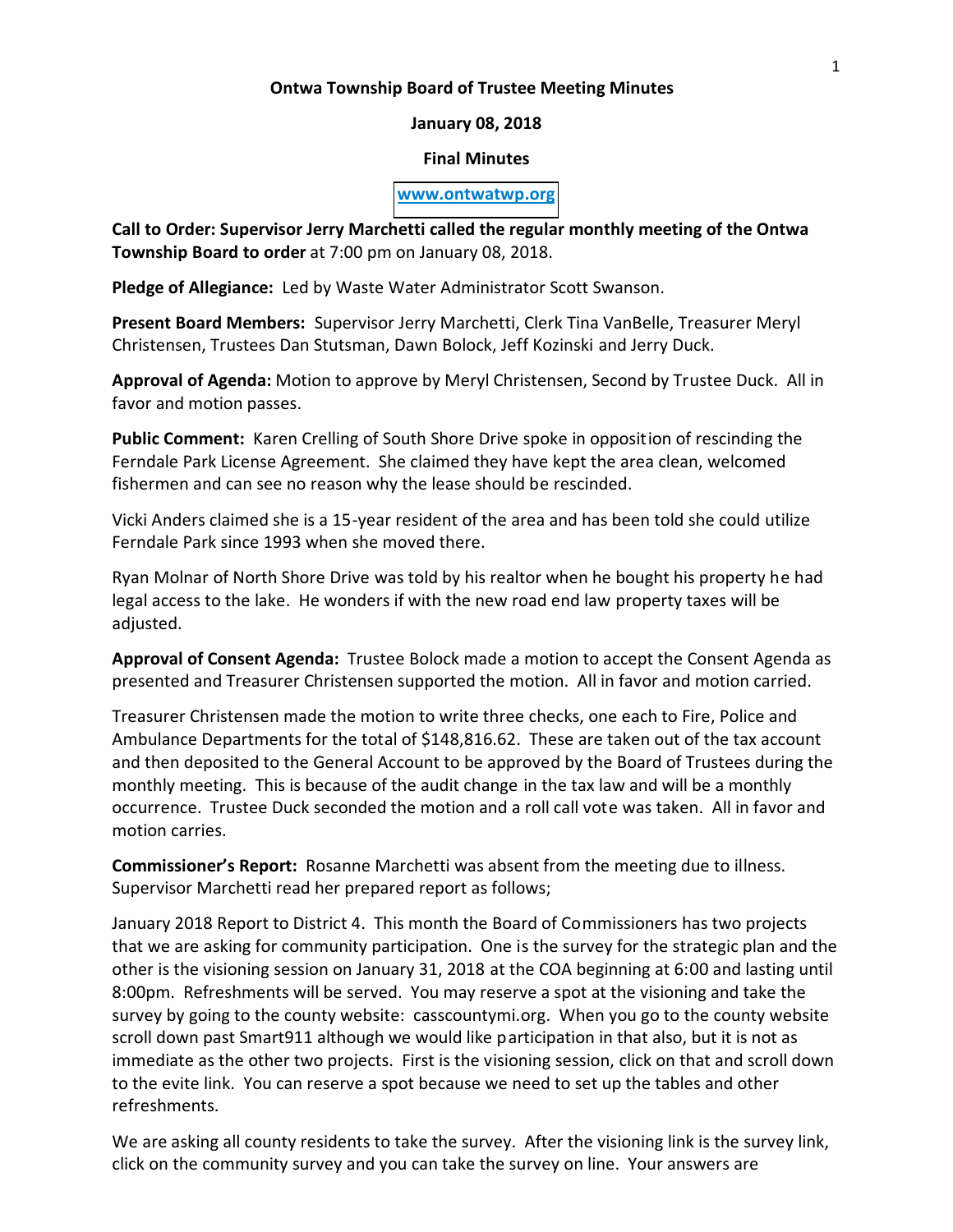completely confidential. The survey deadline is January 15, 2018. The survey may either be mailed to address on the last page of the survey or dropped off at the administration building in Cassopolis.

## **Committee Board Reports:**

**Zoning Administrator** – Leroy Krempec – Report distributed to Board Members showing the close of 2017. There was no ZBA activity this year. Issues were solved within avoiding the use of the ZBA Board. Projects taking time were the new pier permits laws, Master Plan Updates were concluded and approved, Zoning Board updates approved and Ferndale Resolutions. The issue of leaf and trash burning were addressed last month. While investigating records within our police department only 1 report was found. In the future a new system will need to be implemented to create a balance. There is no "rain date" concerning burn days.

Wastewater -John Bossler - No report this month.

Ambulance - Trustee Stutsman - 92 runs completed in reasonable time. It was requested to take on four additional Townships but feel this is too costly and would consider half of Jefferson Township to bring in additional revenue. It is being considered to eliminate Transfer Runs because they continue to be unprofitable.

**Police - Treasurer Christensen - At the police board meeting Chief Westrick introduced** Ben Clark with Clark Antique Boats who generously donated the funds to purchase 4 body cameras for the police department. Calls were up and tickets were down. Received a Grant from Enbrige for \$1,000.00 to be used toward the purchase of Thermal Monocular (Night Scope). Police Board Resolution to allow Medical Insurance to be taken out of payroll pre-tax. The OTEPD received a \$500.00 snowmobile grant to be used this season.

**Building & Grounds** - Trustee Duck – Work not started yet for front entry of Township building. No bids have been received on drywall work. Lawn mowing bill and snow plowing bill are both due this month because of weather conditions. The eave above the ambulance door is leaking and will have fixed as soon as possible.

**Planning Commission - Trustee Bolock - No meeting occurred.** 

**Township Roads - Trustee Kozinski - no report** 

**Fire Board - John Bossler - no report due to illness** 

### **OLD BUSINESS**

No Old Business

## **NEW BUSINESS**

# **Ferndale Park License Agreement -- Resolution Terminating License for Ferndale Park; Resolution 2018-1-9.1, Ontwa Township, Cass County, Michigan**

Clerk VanBelle read the proposed Resolution. This resolution offered by Treasurer Christensen and supported by Trustee Duck. Discussion followed. Motion passed on a roll call vote. 5 Ayes and 2 Nays. Motion passes.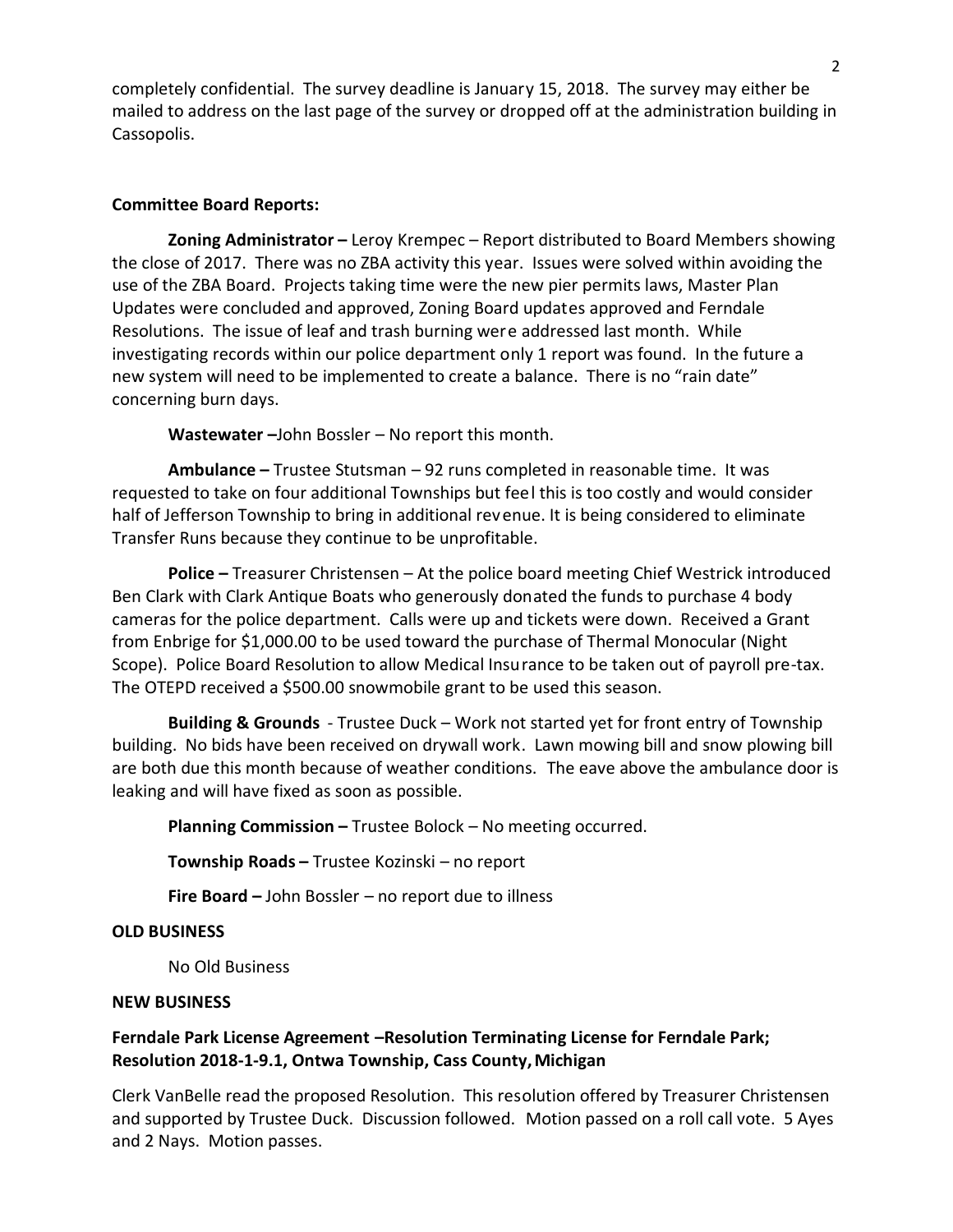**Environmental Sales** Trustee Stutsman makes the motion to approve a charge for AP 500 Mixer including shipping for a total cost of \$2650.00. Seconded by Trustee Kozinski. Discussion follows. Motion passes with a roll call vote. 7 ayes and 0 nays

**Pumps for Lift Station JPC1** -Trustee Stutsman made the motion to approve the purchase of two Grundfoss pumps for JPC1 not to exceed \$14,200.00 includes pumps and shipping. Trustee Kozinski seconds the motion. Motion passed on a roll call vote. 7 ayes and 0 nays.

**Resolution to Adjust/Amend FY 2017-2018 - Resolution 2018-1-9.2, Ontwa Township, Cass** County Michigan. **Resolution to Adjust/Amend the FY2017-2018 BUDGET AS REQUIRED BY PUBLIC ACT 621 OF 1978 (MCL 141.421-141.440)** 

Motion made by Clerk VanBelle. Seconded by Trustee Bolock. Discussion follows.

Motion passed on a roll call vote, 7ayes 0 nays.

**Announcements:** Next regular Township Board Meeting will be February 12, 2018, Ambulance Board Meeting January 9<sup>th</sup>, Police Board Meeting January 10<sup>th</sup>, Village Board Meeting January 15<sup>th</sup>, Waste Water Board Meeting January 24<sup>th</sup>, Planning Commission Meeting February 7<sup>th</sup>, 2018.

Supervisor Marchetti announced Ontwa Township Trash Days would be Friday, April 27 and Saturday April 28, 2018.

**Adjourn:** Trustee Duck made a motion to adjourn, seconded by Trustee Kozinski. Meeting adjourned at 8:15 pm.

 $\overline{\phantom{a}}$  , and the contract of the contract of the contract of the contract of the contract of the contract of the contract of the contract of the contract of the contract of the contract of the contract of the contrac

Respectfully submitted:

Tina VanBelle, Ontwa Township Clerk Recording Secretary

Date Approved **Example 20** 

Lori Mroczek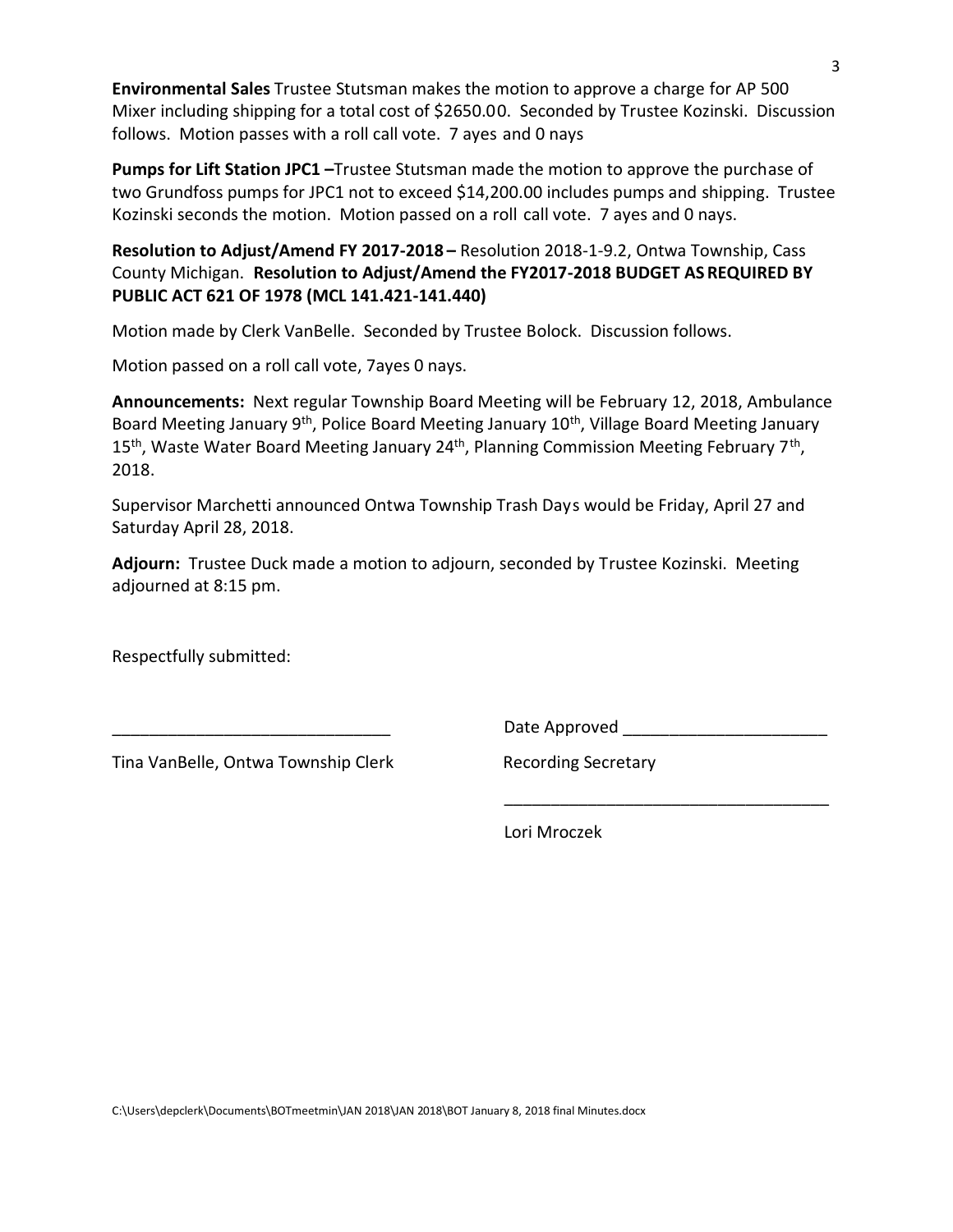# **Ontwa Township Board of Trustees Meeting Minutes February 12, 2018 Final Minutes www.ontwatwp.org**

**Call to Order:** The regular monthly meeting of the Ontwa Township Board was called to order by Supervisor Jerry Marchetti at 7:00pm on February 12, 2018.

**Pledge of Allegiance:** Led by members of the Edwardsburg pageant participants.

**Edwardsburg Pageant Winners:** The Edwardsburg Pageant Director, Tammy Boyer, presented the winners of the recent pageant. Each participant introduced themselves and told the award they had received.

**Present Board Members:** Supervisor Jerry Marchetti, Clerk Tina VanBelle, Treasurer Meryl Christensen, Trustees Dan Stutsman, Dawn Bolock, Jeff Kozinski and Jerry Duck.

**Public Comment:** There was no public comment.

**Approval of Agenda:** Motion to approve by Trustee Kozinski, Second by Trustee Duck. **All in favor motion carried.** 

**Approval of Consent Agenda:** Motion to approve by Treasurer Christensen, Second by Trustee Bolock. **All in favor motion carried.** 

**Commissioner's Report –** Roseann Marchetti – Approval was granted to purchase tax software for the county treasurer's office. A rabies clinic will be held at the Animal Control Center on Saturday February 24, from 9am until 12pm. One and three-year rabies vaccinations and a 5way vaccination will be available at a cost of \$20 per vaccination. Thanks to those who attended the first visioning session for the Cassopolis SBEI project with Michigan State School of Planning, Design and Construction. A second meeting will be scheduled in April or May. The DNR has made available a video about the reintroduction of elk to Michigan. It may be viewed by goggling Michigan DNR Elk Video.

### **Committee Board Reports:**

**Zoning Administrator** – Leroy Krempec – Inclement weather has hampered addressing zoning issues. Some issues being addressed are tiny houses and gun control.

**Wastewater** – Scott Swanson – The department is on track with its budget and the system continues to be in good shape.

**Ambulance** – Trustee Stutzman – Continues to be on track with its budget. A profit of \$8,000 was reported in January. Average run time, within the Township, averages less than 6 minutes. Two millage renewals are on the agenda for the monthly meeting to be held on the 13<sup>th</sup>.

**Police** – Treasurer Christensen – Financial report continues to be good. Upcoming training will be discussed in the Monthly meeting to be held on the 14<sup>th</sup>.

**Buildings & Grounds** - Trustee Duck – Replacement of some of the eaves troughs on the Township Hall is being considered.

**Planning Commission** – Trustee Bolock – The Annual Report for 2017 was approved at the February  $7<sup>th</sup>$  meeting. The Christensen site plan was approved. Officers were elected.

**Township Road**s **–** Trustee Kozinski – \$150,000 was budgeted for road repair within the township for 2018 and will take care of the recommendations made by the Cass County Road Commission.

**Fire Board** – Supervisor Marchetti & Fire Chief Stack – A new fire truck has been purchased by the Joint Fire Board at a cost of \$541,000, and will take almost a year before it is delivered to the department. This amount is divided between Jefferson, Milton and Ontwa townships, the three departments covered under the Interlocal Agreement. A check for \$10,096 was received by Ontwa Township as a result of the past overpayment by Ontwa and the underpayments by Jefferson and Milton townships to the Joint Fire Board.

**Old Business:** No old business to discuss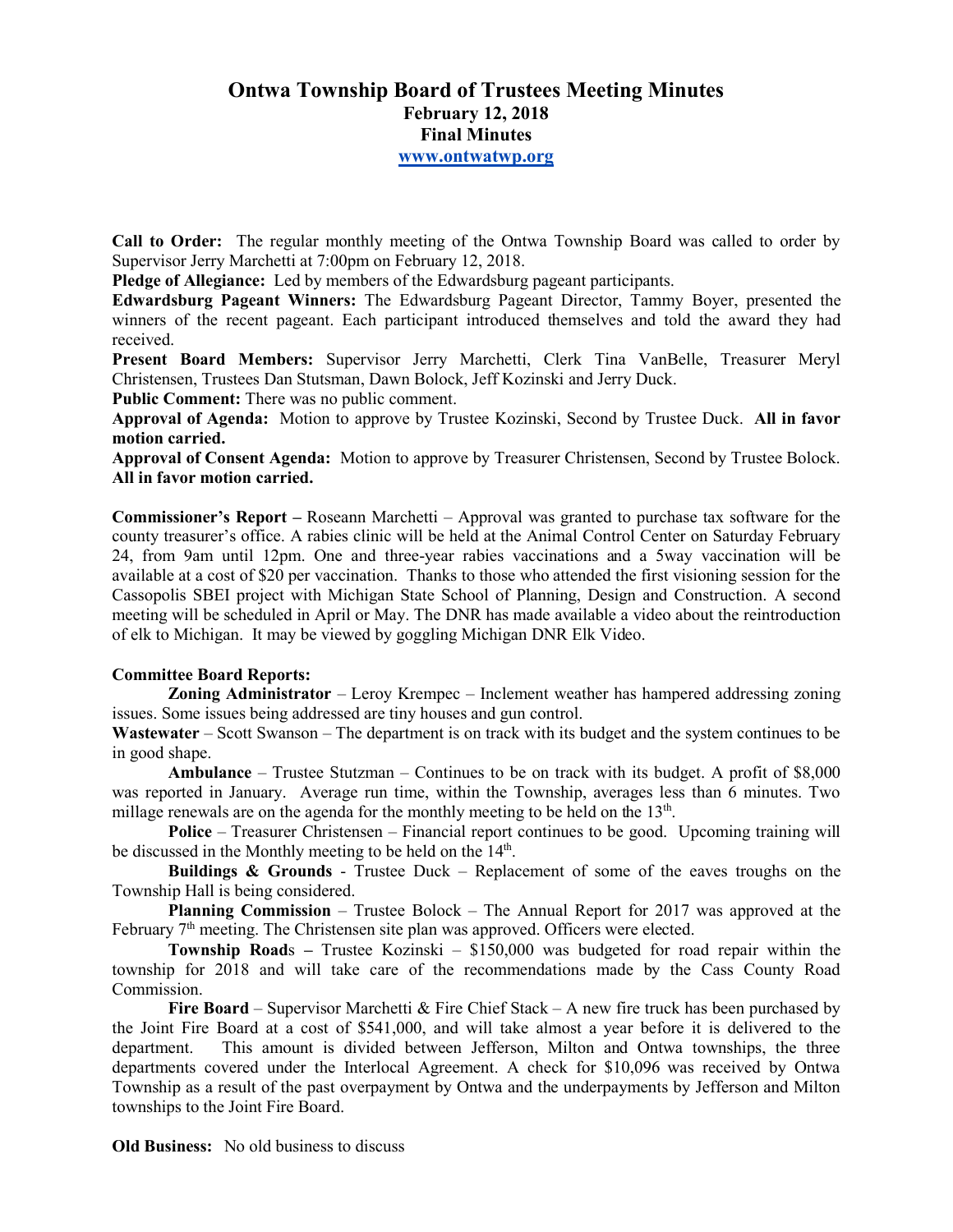### **New Business:**

**Federal Property Guidelines 2018 Poverty Exemptions:** Clerk VanBelle made a motion to approve the 2018 Federal Poverty Guidelines and to include an additional \$4,000 over the state recommendations as has been done in the past. Second by Treasurer Christensen. **All in favor motion passed**. A copy of the Federal Poverty Guideline is available on line at WWW.michigan.gov/state or at the Township Hall.

**Resolution to Adjust/Amend FY 2017-2018:** Clerk VanBelle made a motion to approve Resolution 2018-2-12.2 approving the transfer of funds from line item 101-262 to three different line items: The Ambulance, Street lights, and Waste Water departments. Second by Treasurer Christensen **Motion passed on a roll call vote, 7 ayes 0 nays.** 

**Board Appointments:** Supervisor Marchetti made a motion to approve the following board reappointments: Chris Marbach and Shane Szalai to the Planning Commission second by Trustee Stutsman and Mike Mroczek to the Waste Water Board, second by Trustee Stutsman. Supervisor Marchetti also made a motion to appoint Pat Bellaire as a new member of the Board of Review replacing Marilyn Cobb who is retiring after serving for more than 20 years, second by Trustee Duck. Supervisor Marchetti also made a motion to appoint Joe Treadway to the Zoning Board of Appeals second by Trustee Duck and Steve Foster to the Zoning Board of Appeals, second by Trustee Kozinski. **Motions passed on a roll call vote, 7 ayes 0 nays.** 

**Fire Board Payments:** Supervisor Marchetti made a motion to reimburse two members of the Fire Board who had not been paid for attending meetings for a total of \$485. A new budget line has been established to avoid this oversight in the future. Second by Trustee Stutsman. **Motion passed on a roll call vote, 7 ayes 0 nays.** 

**Purchase of RTX OdaLog Logger:** Trustee Stutsman made a motion to approve the purchase of 2 Oda Loggers for the purpose of measuring the levels of H2S in the sewer system. Second by Trustee Kozinski. **Motion passed on a roll call vote, 7 ayes 0 nays.** 

**Budget workshop meeting:** Supervisor Marchetti asked Board members to review line items prior to the February 21 workshop and submit requested/suggested changes.

**Shredding Agreement:** Clerk VanBelle requested approval of entering into an agreement with Kent Records Management for the purpose of properly disposing of documents to be legally destroyed. This event will be take place on March 20 whereby the documents will be shredded on site. Motion to approve by Trustee Stutsman, second by Supervisor Marchetti. **All in favor motion passed**.

**Announcements:** Next regular Township Board meeting March 12, Ambulance Board February 13, Police Board February 14, Village Board February 19, Waste Water February 28, Planning Commission March 7. Township trash days will be April 27 & 28.

**Adjourn:** Trustee Duck made a motion to adjourn, second by Trustee Stutsman. Meeting adjourned at 8:01pm.

Respectfully submitted:

\_\_\_\_\_\_\_\_\_\_\_\_\_\_\_\_\_\_\_\_\_\_\_\_\_\_\_\_\_\_\_ Date Approved: \_\_\_\_\_\_\_\_\_\_\_\_\_\_\_

Tina VanBelle, Ontwa Township Clerk

Recording Secretary

 $\mathcal{L}=\underbrace{\mathcal{L}=\mathcal{L}=\mathcal{L}=\mathcal{L}=\mathcal{L}=\mathcal{L}=\mathcal{L}=\mathcal{L}=\mathcal{L}=\mathcal{L}=\mathcal{L}=\mathcal{L}=\mathcal{L}=\mathcal{L}=\mathcal{L}=\mathcal{L}=\mathcal{L}=\mathcal{L}=\mathcal{L}=\mathcal{L}=\mathcal{L}=\mathcal{L}=\mathcal{L}=\mathcal{L}=\mathcal{L}=\mathcal{L}=\mathcal{L}=\mathcal{L}=\mathcal{L}=\mathcal{L}=\mathcal{L}=\mathcal{L}=\mathcal{L}=\mathcal{L}=\mathcal{L}=\$ Linda Weaver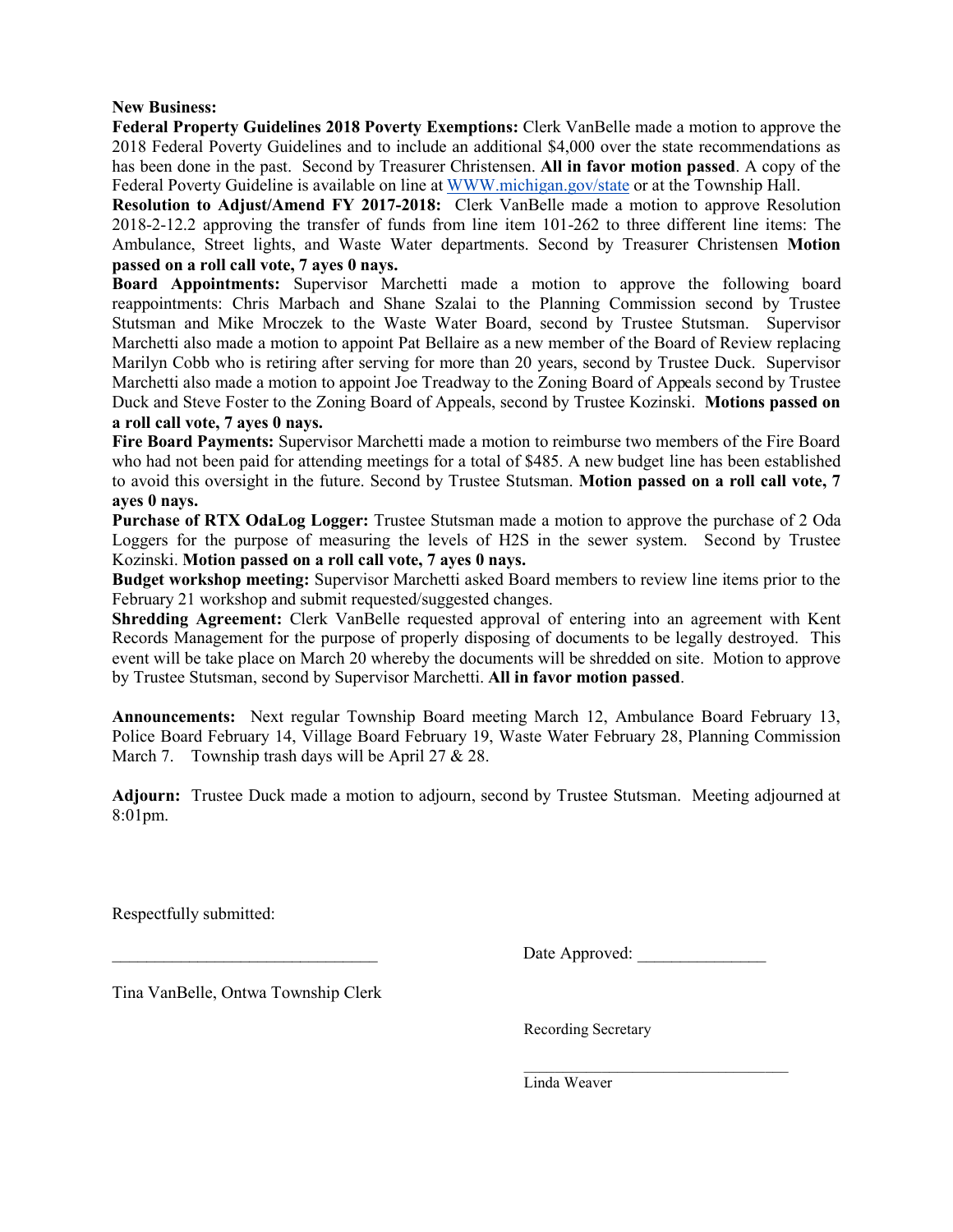# Ontwa Township Special Board Meeting February 21, 2018

The Ontwa Township Board meeting held at the Ontwa Township Hall was called to order February 21, 2018 at 6:04 P.M. with Supervisor Jerry Marchetti presiding.

PRESENT: Supervisor Marcheti, Clerk VanBelle, Treaser Christensen, Trustee Bollock, and Trustee Stutsman.

Motion to approve the Agenda by Trustee Stutsman, supported by Trustee Bollock.

The purpose of this special meeting was to conduct a review and work session for the 2018- 2019 fiscal budget year.

No Action was taken by the board. Discussion and review was undertaken for each line item of income and expense.

The Public Budget Meeting for 2018-2019 is scheduled for Wednesday March 21<sup>st</sup> at 10:00 AM.

Motion to adjourn by Trustee Stutsman supported by Trustee Bollock at 7:02 P.M.

Respectfully submitted,

Tina VanBelle Ontwa Clerk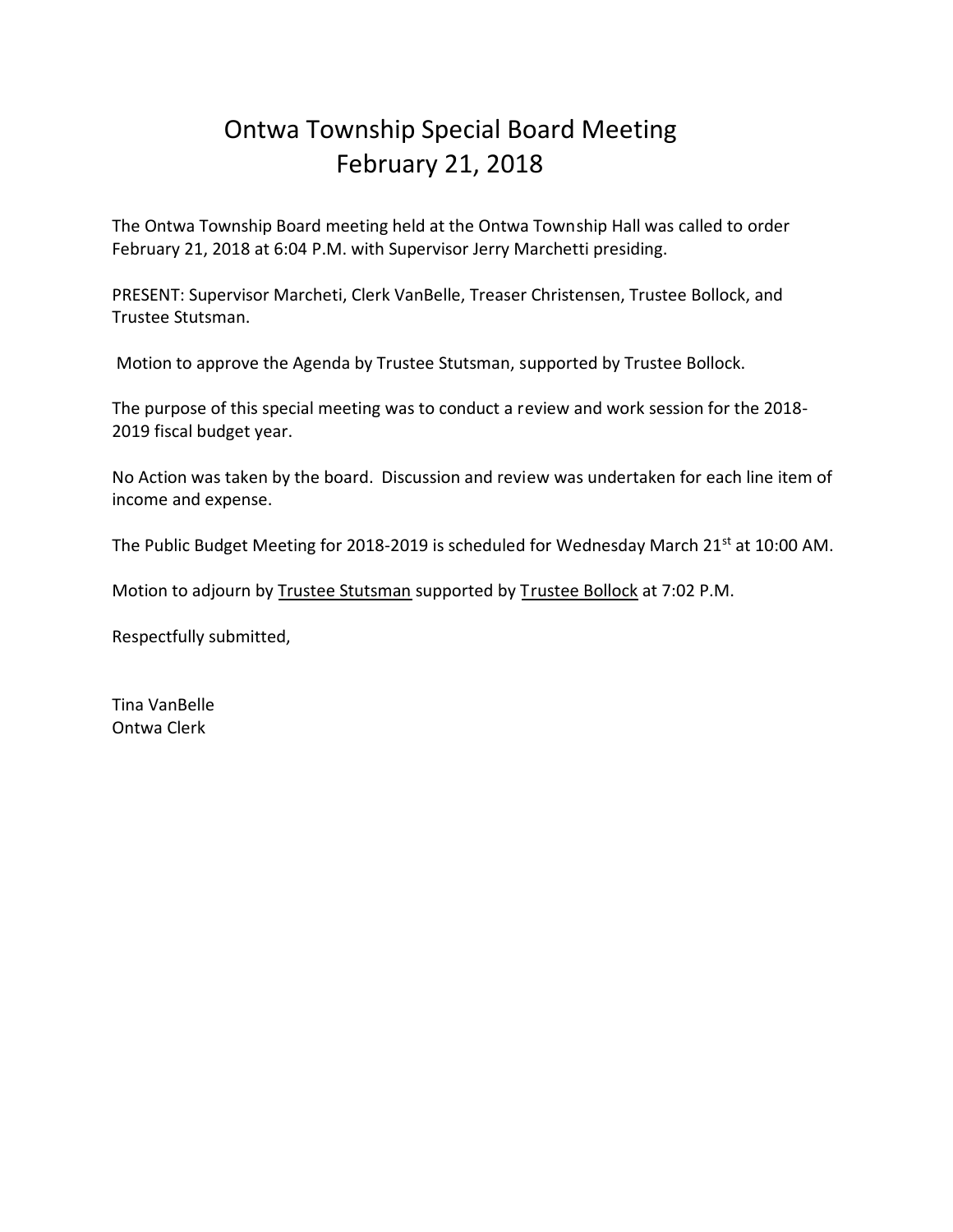### **Ontwa Township Board of Trustee Meeting Minutes**

**March 12, 2018 Final Minutes www.ontwatwp.org**

**Call to Order: Supervisor Jerry Marchetti called the regular monthly meeting of the Ontwa Township Board to order** at 7:00 pm on March 12, 2018.

**Pledge of Allegiance:** Led by Edwardsburg High School students

**Present Board Members:** Supervisor Jerry Marchetti, Clerk Tina VanBelle, Treasurer Meryl Christensen, Trustees Dawn Bolock and Jeff Kozinski. Trustees Jerry Duck and Dan Stutsman were absent.

**Approval of Agenda:** Clerk VanBelle requested to amend the Agenda to remove item #4 and add under New Business the Approval of the Ambulance, Police, Fire and Wastewater Budgets, and Approval of Authorization of Public Road and Dock on 8<sup>th</sup> Street. Motion to approve made by Supervisor Marchetti, second by Trustee Kozinski. All in favor and motion passes.

**Public Comment:** Pat Makielski questioned why the Ambulance, Police, Fire and Wastewater Budgets and Approval of Authorization of Public Road and Dock on  $8<sup>th</sup>$  St. were not on the Agenda, rather than be added as an amendment.

**Approval of Consent Agenda:** Trustee Bolock made a motion to accept the Consent Agenda as presented and Treasurer Christensen supported the motion. All in favor and motion carried.

**Commissioner's Report:** Commissioner Rosanne Marchetti - March 2018 Report to District 4. Cass County Prosecutor Victor Fitz, who has testified in Washington DC in front of a Congressional committee, gave a presentation on the opioid crisis in Cass County. Opioid addiction cost the county many thousands of dollars each year and the Board voted to approve joining a class action lawsuit against a number of pharmaceutical companies and a couple of drug stores. There is no fee to do so, as the fees will be taken from the settlement if the lawsuit is successful. A workshop on strategic planning was held on February 23, focusing on goals and objectives the county will pursue in the next three to five years. The next vision session with MSUE will be on Wednesday, May 9, at Samuel Adams School in Cassopolis.

### **Committee Board Reports:**

**Zoning Administrator –** Leroy Krempec –Cass County has been approved for emergency funding, as of today, due to the flooding. He is working on a possible contract to have cars that have been cited throughout the township to be removed. His office has received many inquiries about solar panels for farming, tiny homes, marijuana, subdivisions, and new business showing interest in locating in Ontwa. The US 12 work from M62 west to the village limits will begin after July 4<sup>th</sup>.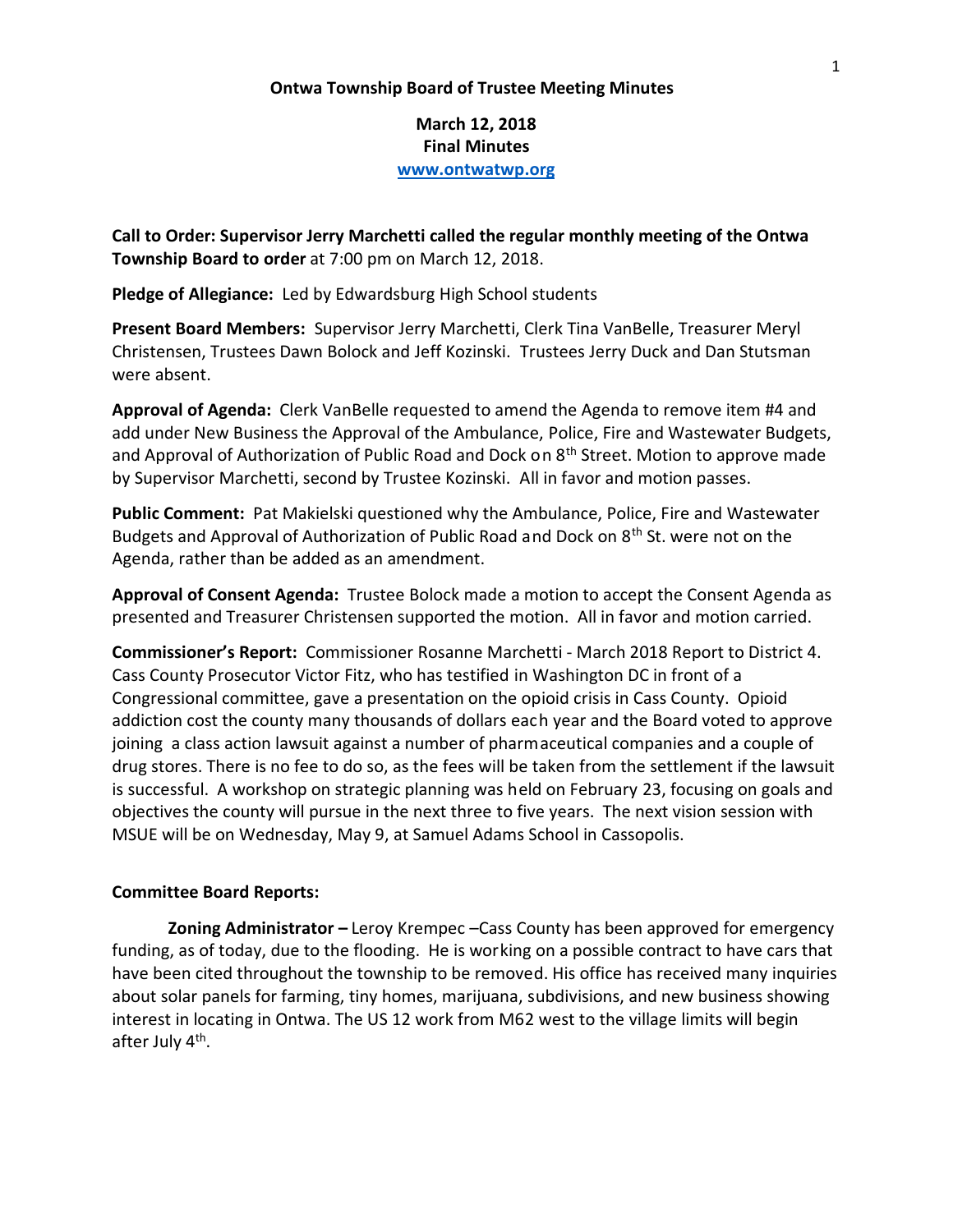**Wastewater –**Brigid Forlenza- On February 14 there was a break in the force main on Elkhart Road. The original break in this line occurred 10 years ago when GTE placed a pole through the line which was repaired at that time. Over time the repair broke down creating the recent break but was promptly repaired. Work is progressing on the prelimary design for JCP1 and C1. The Wastewater Board approved the Budget for 2018-2019 on February 28, 2018. Copies are available at the Township Hall or on-line.

**Ambulance –** Supervisor Marchetti – The Ambulance Board meeting tomorrow evening, March 13 will be held at the Village Hall due to the Zoning Appeals meetings to be held at the Township Hall at the same time.

**Police –** Treasurer Christensen –Tickets were up and calls were down for the month of February. Brigid Forlenza was appointed Board Member at Large for the Wastewater Board.

**Building & Grounds** - Brigid Forlenza – The Township advertised for bids for work to be done in the Township Hall. Contained within the ad was electrical, signage, finish existing walls with insulation, drywall, and painting. There was no response. Several companies were contacted to view and bid on the proposed project and only one company; Blue Ribbon Builders came back with a bid. This proposal appears on the Agenda and will be discussed and voted on tonight.

**Planning Commission –** Trustee Bolock – No meeting occurred.

 **Township Roads –** Trustee Kozinski – The Ontwa Township Road Project Proposal for 2018, prepared by the Road Commission, was distributed. Estimated cost is \$168,762.21. Supervisor Marchetti was pleased with the proposal and noted that the Board had budgeted \$175,000 for road work. This project sheet may be viewed at the Township Hall and is available on line.

**Fire Board –** Supervisor Marchetti – An ad-hoc committee will be assembled to discuss options for the use of the repayment of \$10,096 received from the Joint Fire Board last month.

### **OLD BUSINESS**

No Old Business

### **NEW BUSINESS**

**Resolution to Appoint Professional Service Providers: Resolution 2018-03-12.1,** Clerk VanBelle read the proposed Resolution. This resolution offered by Clerk VanBelle and supported by Treasurer Christensen. Motion passed on a roll call vote. 5 Ayes and 0 Nays.

**Resolution to Adopt the Annual Exemption Health Insurance: Resolution 2018-03-12.2** Clerk VanBelle read the proposed Resolution. This resolution offered by Clerk VanBelle and supported by Trustee Bolock. Motion passed on a roll call vote. 5 Ayes and 0 Nays.

**Resolution to Establish Regular Meeting Dates for Fiscal Year 2018/2019: Resolution 2018- 03-12.3** Clerk VanBelle read the proposed Resolution. This resolution offered by Clerk VanBelle and supported by Trustee Kozinski. Motion passed on a roll call vote. 5 Ayes and 0 Nays.

**Office Remodel:** Supervisor Marchetti reviewed and asked for approval of the bid received from Blue Ribbon Builders, in the amount of \$20,300. Discussion followed. Supervisor Marchetti noted this amount is budgeted in Capital Outlay and will still be \$60,000 below budget. Motion offered by Treasurer Christensen and supported by Trustee Bolock. Motion passed on a roll call vote. 5 Ayes and 0 Nays.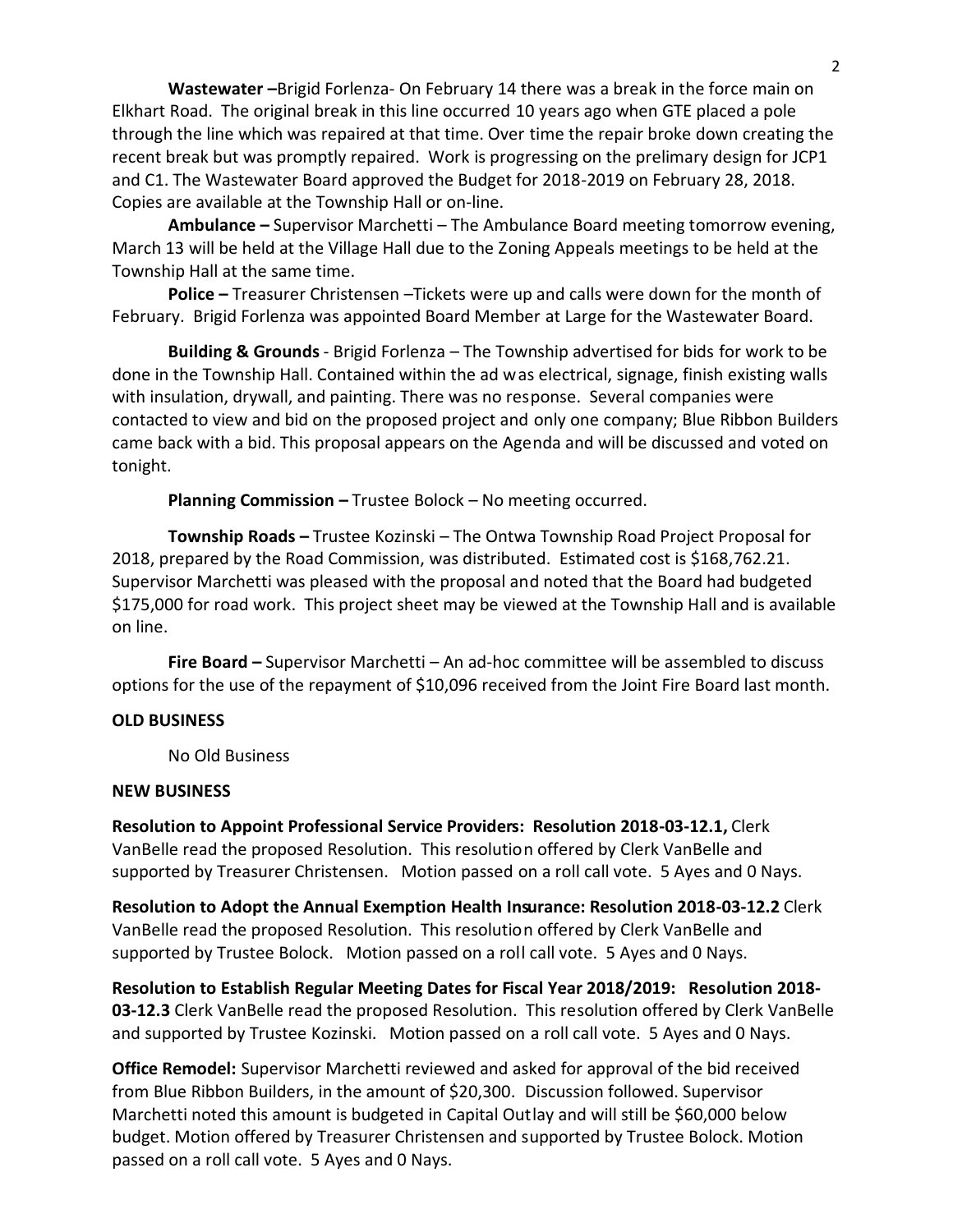**Adams Remco New Copy Machine:** Clerk VanBelle presented a quote from Adams Remco as an FYI regarding the current copier vs. the benefits of purchasing a new one. Discussion followed regarding future replacement. No action was taken at this time.

**Approval of Ambulance, Police, Fire and Wastewater Budgets:** The Board briefly reviewed the individual budgets, previously approved at each of the department's monthly board meetings. Supervisor Marchetti noted each budget is available for viewing and residents are encouraged to attend Board meetings, held monthly, to ask questions. Motion offered by Supervisor Marchetti and supported by Trustee Kozinski. All in favor Motion passed.

**Approval for Authorization of Public Road and Dock on 8th Street:** LeRoy Krempec presented an Application for Public Pier Authorization from Christopher Grove of 23953 S. Shore Drive, Edwardsburg. He reminded the Board and attendees that the Township can only recommend to the DEQ to allow or not allow a request. In all cases the DEQ has the final say and may or may not agree with the Township. The applicant has completed the required forms and LeRoy is in favor of his request. Discussion followed. Motion offered by Trustee Kozinski and supported by Treasurer Christensen. All in favor Motion passed.

**Announcements:** Next regular Township Board Meeting will be April 9th, Ambulance Board Meeting March 13, Police Board Meeting March 14, Village Board Meeting March 19, Waste Water Board Meeting March 28, Planning Commission Meeting April 4.

Supervisor Marchetti announced Ontwa Township Trash Days would be Friday, April 27 and Saturday April 28, 2018.

 $\overline{\phantom{a}}$  , and the contract of the contract of the contract of the contract of the contract of the contract of the contract of the contract of the contract of the contract of the contract of the contract of the contrac

**Adjourn:** Supervisor Marchetti made a motion to adjourn, seconded by Trustee Bolock. Meeting adjourned at 8:06 pm.

Respectfully submitted:

Date Approved **Late Automaker** 

Tina VanBelle, Ontwa Township Clerk

Linda Weaver

Recording Secretary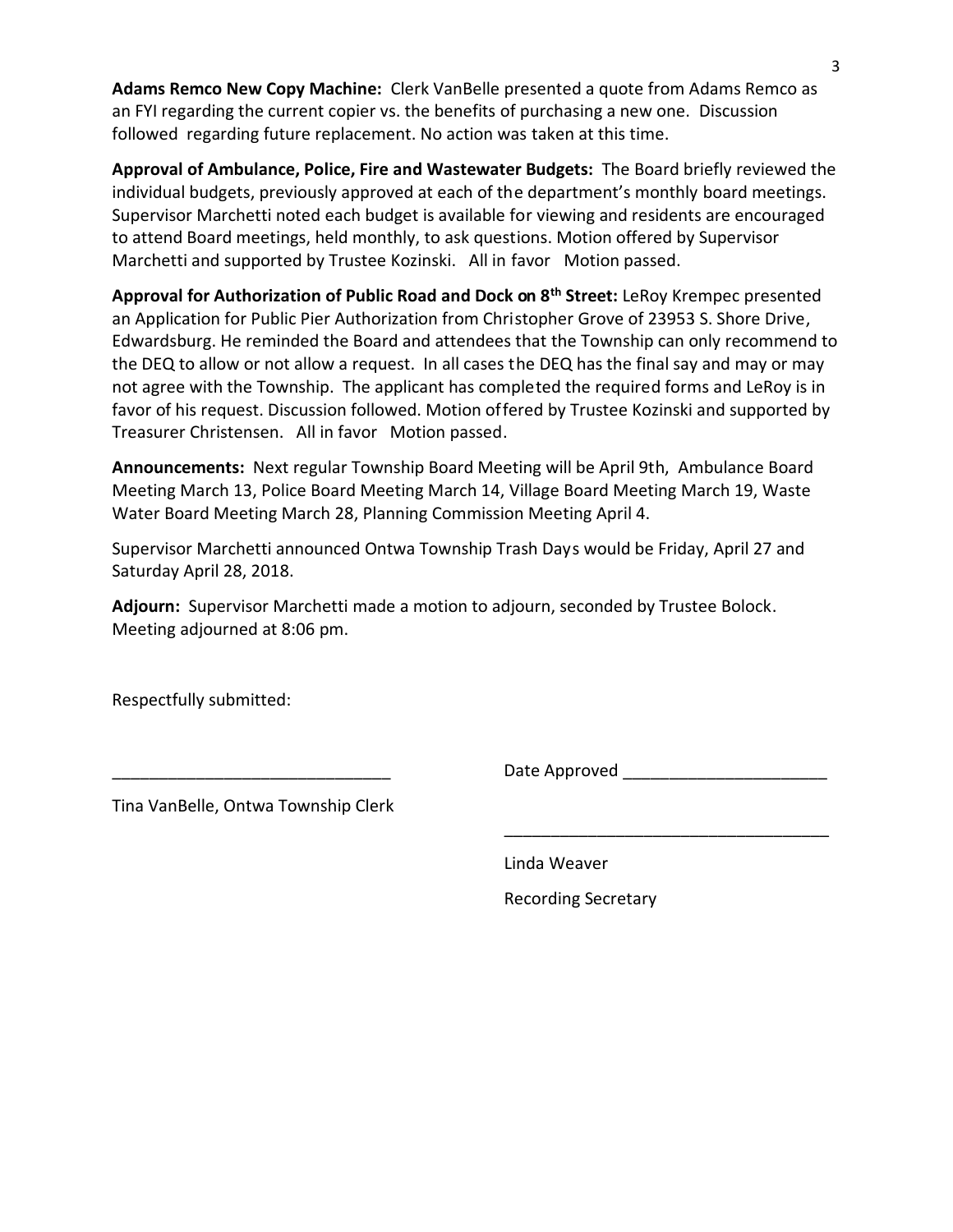# **Ontwa Township Board of Trustees Meeting Minutes April 9, 2018 Final Minutes www.ontwatwp.org**

**Call to Order:** The regular monthly meeting of the Ontwa Township Board was called to order by Supervisor Jerry Marchetti at 7:00pm on April 9, 2018.

**Pledge of Allegiance:** Led by members of the Edwardsburg Girl Scout Troop #3007

**Roll Call:** Supervisor Jerry Marchetti, Clerk Tina VanBelle, Treasurer Meryl Christensen, Trustees Dan Stutsman, Dawn Bolock, Jeff Kozinski and Jerry Duck.

**Approval of Agenda:** Motion to approve by Trustee Stutsman, Second by Trustee Kozinski. **All in favor motion carried.** 

**Girl Scout Blood Drive:** Edwardsburg Girl Scout Troop #3007 spoke on their plan to hold a blood drive at the Township Hall in conjunction with the South Bend Medical Foundation. They will need at least 15 participants to have the Blood Mobile come. Anyone over the age of 17 does not need parental consent to donate. They hope to have 2-3 blood drives per year.

**Public Comment:** Doug Tyler commented on his opposition to the proposed vacating of 5<sup>th</sup> Street by the landowner.

**Approval of Consent Agenda:** Motion to approve by Trustee Bolock, Second by Trustee Duck. **All in favor motion carried.** 

**Commissioner's Report –** Roseann Marchetti – A grant that Woodlands received has enabled all police officers to have a supply of Narcan, a nasal spray that reverses the effects of a drug overdose. A review of the audit showed the county to be in a very stable financial position. A canine transport vehicle for Nellie, the county bloodhound, was approved. Reith Riley will begin road work on M-62 this week. May 9 is the next visioning session and will be held at Samuel Adams School cafeteria. The last session will be later in the summer at which time the portfolio will be presented. Hazardous waste disposal will be held at the fairgrounds on May 19 from 9am-12pm.

### **Committee Board Reports:**

**Zoning Administrator** – Leroy Krempec – letters have gone out to some property owners in hopes they will take advantage of the township trash days, available to all township residents, to clean up their property. Work will begin on updating the Burn Ordinance. Supervisor Marchetti said he plans to hold a special meeting with Board members within a month to discuss these issues.

**Wastewater** – Scott Swanson – Selge was low bidder for repairing the damage done by a snowplow on Park Shore, and Clean Earth has submitted a quote for annual gravity line sewer cleaning of 22,000 feet and lift stations. The Oda data loggers have been installed.

**Ambulance** – Trustee Stutzman – The ambulance continues to operate in the black. There is no need to borrow tax dollars for the year. Trustee Stutsman is looking into updating the sleeping and living quarters for the medics in the future.

**Police** – Treasurer Christensen – On-line training is now available for the officers.

**Buildings & Grounds** - Trustee Duck – Ouotes have been received for lawn care for the year. Gutters on the west side of the Township Hall will be replaced as the melting and then freezing of snow on the sidewalk has created a safety hazard during cold weather.

**Planning Commission** – Trustee Bolock – There was no meeting this month.

**Township Road**s – Trustee Kozinski – The contract for pavement markings has been received. Ontwa will be spending \$175, 000 on road repair this season and the Road Commission has committed an additional \$30,000.

**Fire Board** – John Bossler reported that the fire in a shed behind Gateway last week is being investigated as possible arson. A Ford Drive for Your Community fund raiser will be held at the Fire Station on Saturday April  $21^{st}$  from 9am-4pm. It is hoped to raise \$6,000 for new thermal imaging cameras.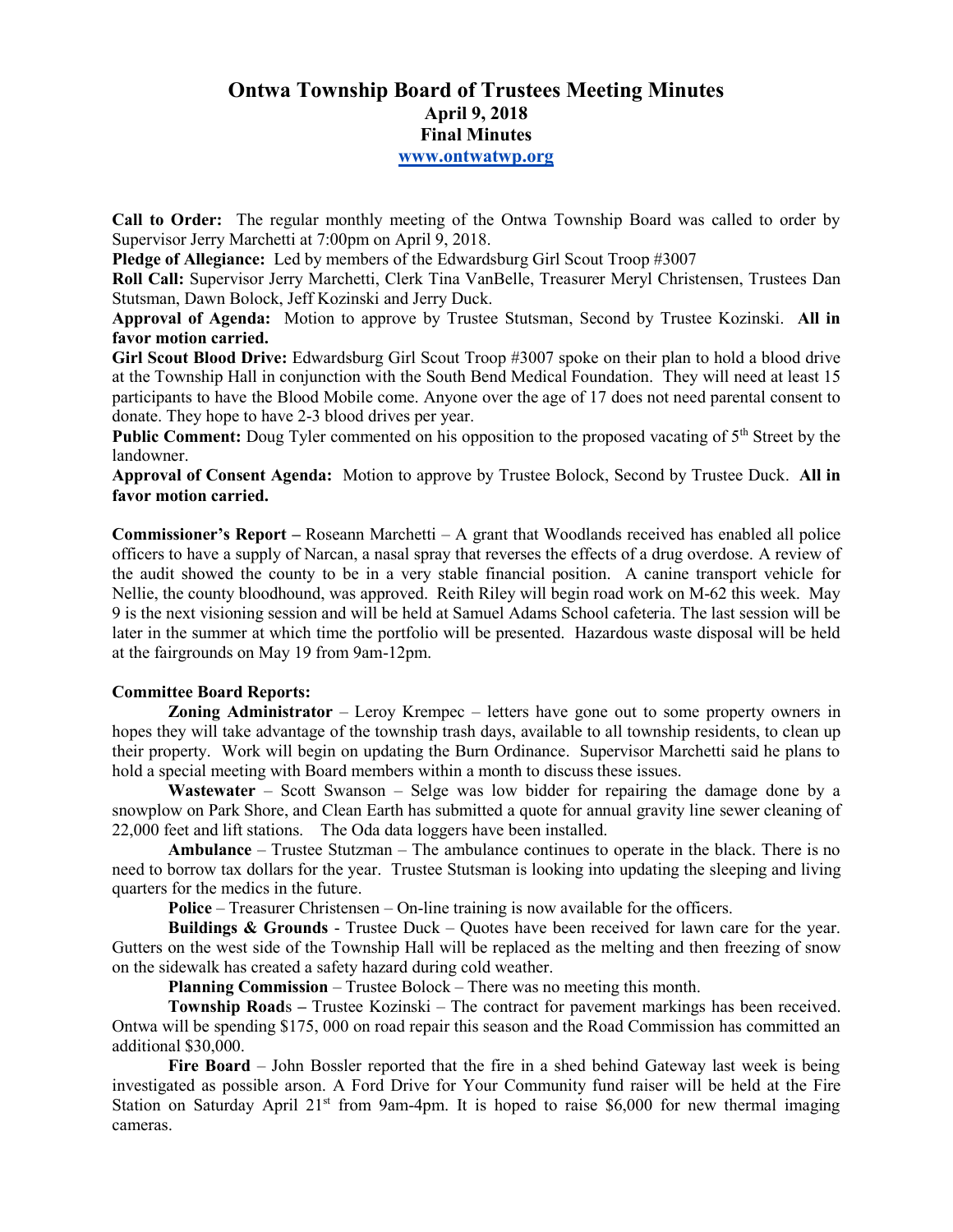### **New Business:**

**Resolutions to Adopt Millage Ballot Language #2018-04-9.1 & 2:** These Resolutions are to approve the language for renewal of the current millage, not an increase of millage, which will appear on the August 7 primary ballot. Motion to approve Resolution 2018-04-9.1 made by Clerk VanBelle, Second by Trustee Kozinski. **Motion passed on a roll call vote, 7 ayes 0 nays.** Motion to approve Resolution 2018- 04-9.2 made by Clerk VanBelle, Second by Trustee Stutsman. **Motion passed on a roll call vote, 7 ayes 0 nays.** 

**Complete Streets Budget Amendment Resolution:** This resolution allowed for budget line item adjustments to comply with Public Act 621 of 1978 (MCL 141.421.141.440). These funds will be used to construct the bike/pedestrian path on the north side of US 12, from Clair Street west to the Sports Complex. Supervisor Marchetti asked for motion to approve moving forward with the project. Motion to approve by Trustee Kozinski, second by Trustee Bolock**. All in favor motion passed.** Clerk VanBelle made a motion to approve the transfer of funds, second by Treasurer Christensen. Motion **passed on a roll call vote. 6 ayes, 1 nay.** Trustee Duck abstained because he is on the Sports Complex Board.

**Lawn Care Services:** Trustee Duck made a motion to contract with Do-Rite Lawn Service at a cost of \$75 per week that will include the Township Hall and Krause Park, and Lawn Techs for the 2018 season at a cost of \$590 for 5 applications of fertilizer and weed control and will include the park located on Roland Drive. Second by Trustee Bolock. **All in favor motion passed**.

**Waste Water: Gravity Line Cleaning and Manhole Repair:** Trustee Stutsman made a motion to contract with Clean Earth, not to exceed \$29,000, for annual gravity sewer line cleaning, Second by Trustee Kozinski. **Motion passed on a roll call vote, 7 ayes 0 nays.** Trustee Stutsman made a motion to contract with Selge Construction for the manhole repair on Park Shore Drive, not to exceed \$4,375. Second by Trustee Kozinski. **Motion passed on a roll call vote, 7 ayes 0 nays.** 

**RKM Fireworks:** Trustee Stutsman made a motion to approve the Application for fireworks public display at Eagle Lake on July 3, 2018. Second by Clerk VanBelle **All in favor motion passed**.

**Gutter Repair:** Trustee Duck made a motion to accept the quote from Fryman's Siding for replacement of gutter on the Township Hall, not to exceed \$1,141. Second by Trustee Stutsman. **Motion passed on a roll call vote, 7 ayes 0 nays.** 

**New Copy Machine:** Clerk VanBelle reviewed the quote from Adams Remco for the purchase of a new copy machine for the Township Hall, at a cost of \$9,959. Motion to approve by Treasurer Christensen, second by Trustee Duck. **Motion passed on a roll call vote, 7 ayes 0 nays.** 

**Announcements:** Next regular Township Board meeting May 14th, Ambulance Board April 10th, Police Board April 11th, Village Board April 16th, Waste Water April 18th, Planning Commission May 2nd EFD Drive for Your Community April  $21<sup>st</sup>$  at the Fire Department. Township trash days will be April 27th & 28th.

**Adjourn:** Trustee Duck made a motion to adjourn, second by Trustee Stutsman. Meeting adjourned at 8:12pm.

Respectfully submitted:

Date Approved:

Tina VanBelle, Ontwa Township Clerk

Recording Secretary

 $\mathcal{L}=\underbrace{\mathcal{L}=\mathcal{L}=\mathcal{L}=\mathcal{L}=\mathcal{L}=\mathcal{L}=\mathcal{L}=\mathcal{L}=\mathcal{L}=\mathcal{L}=\mathcal{L}=\mathcal{L}=\mathcal{L}=\mathcal{L}=\mathcal{L}=\mathcal{L}=\mathcal{L}=\mathcal{L}=\mathcal{L}=\mathcal{L}=\mathcal{L}=\mathcal{L}=\mathcal{L}=\mathcal{L}=\mathcal{L}=\mathcal{L}=\mathcal{L}=\mathcal{L}=\mathcal{L}=\mathcal{L}=\mathcal{L}=\mathcal{L}=\mathcal{L}=\mathcal{L}=\mathcal{L}=\$ Linda Weaver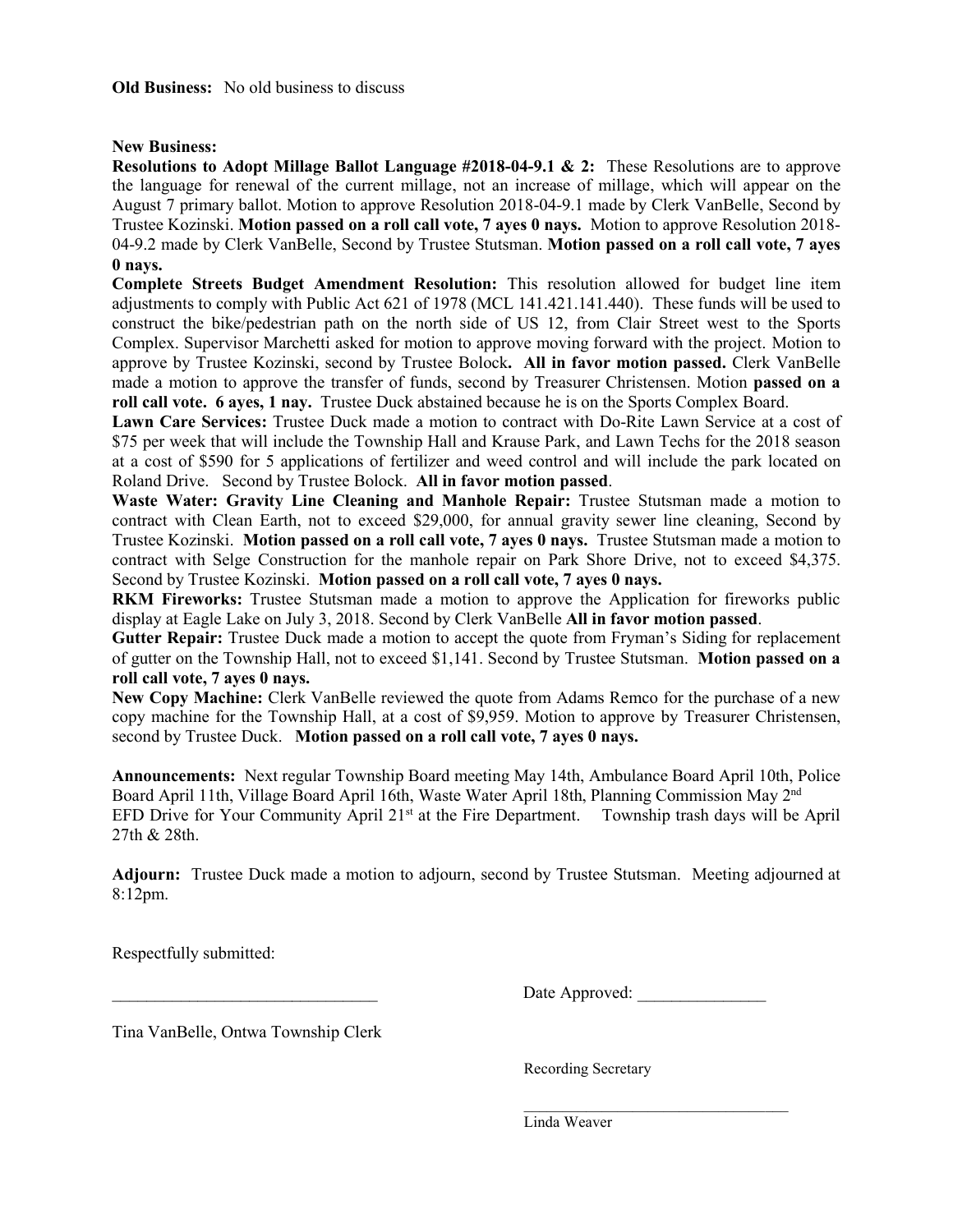# **Ontwa Township Board of Trustees Meeting Minutes May 14, 2018 Final Minutes www.ontwatwp.org**

**Call to Order:** The regular monthly meeting of the Ontwa Township Board was called to order by Supervisor Jerry Marchetti at 7:00pm on May 14, 2018.

### **Pledge of Allegiance:**

**Roll Call:** Supervisor Jerry Marchetti, Clerk Tina VanBelle, Treasurer Meryl Christensen, Trustees Dan Stutsman, Dawn Bolock, Jeff Kozinski and Jerry Duck.

**Approval of Agenda:** Motion to approve by Trustee Stutsman, Second by Treasurer Christensen. **All in favor motion carried.** 

**Introducing Nellie the Blood Hound:** Deputy Tiffany Graves, handler of Nellie, accompanied Nellie to the meeting. Tiffany spoke about where Nellie came from, more than 5 years ago, and how Nellie came to her department. She highlighted some of Nellie's accomplishments since becoming a member of the Cass County Sheriffs Department.

**Public Comment:** Laura Kolo, president of the Pleasant Lake Weed Control Association, spoke about the ongoing flooding problem residents of Curtis Drive have experienced for the past two years. Due to lack of response from the MDEQ the association is requesting assistance from the township. John Bossler spoke on a similar situation at Garver Lake with beavers causing back ups. Bruce Campbell, Cass County Drain Commissioner, addressed both issues. Dan Stutsman, Ontwa Township Trustee and Chairperson of Cass County Conservation District, also addressed the problem.

Chief Richard Behnke of the Cass County Sheriff's office wanted to remind everyone of the 911 millage renewal that will appear on the August ballot.

**Approval of Consent Agenda:** Motion to approve by Trustee Stutsman, Second by Trustee Bolock. **All in favor motion carried.** 

**Commissioner's Report –** Roseann Marchetti – Due to the unusual length of public comment Commissioner Marchetti did not give her monthly report.

### **Committee Board Reports:**

**Zoning Administrator** – Leroy Krempec – No report due to his excused absence

**Wastewater** – Brigid Forlenza – Annual gravity sewer cleaning has been completed. Tomorrow at 9am there will be a wastewater committee meeting.

**Ambulance** – Trustee Stutzman – 5 employees who have not been active for a year have been terminated. Because of the good condition of the department the Ambulance Board will meet every other month. The next meeting will be July 10.

**Police** – Treasurer Christensen – Out of 80 traffic stops 25 were drug related last month. In the drug buy back held last month 53.5 lbs of drugs were collected.

**Buildings & Grounds** - Trustee Duck – waiting on installation of the eves troughs on the township hall.

**Planning Commission** – Trustee Bolock – One land split was approved at the last meeting. Sandra Seanor gave an update on the US 12 project along the sports complex.

**Township Road**s **–** Trustee Kozinski – no report

**Fire Board** – no report

### **Old Business:**

Supervisor Marchetti noted that Joan Sniadecki was reappointed to the ZBA in February, but her name was omitted in the minutes.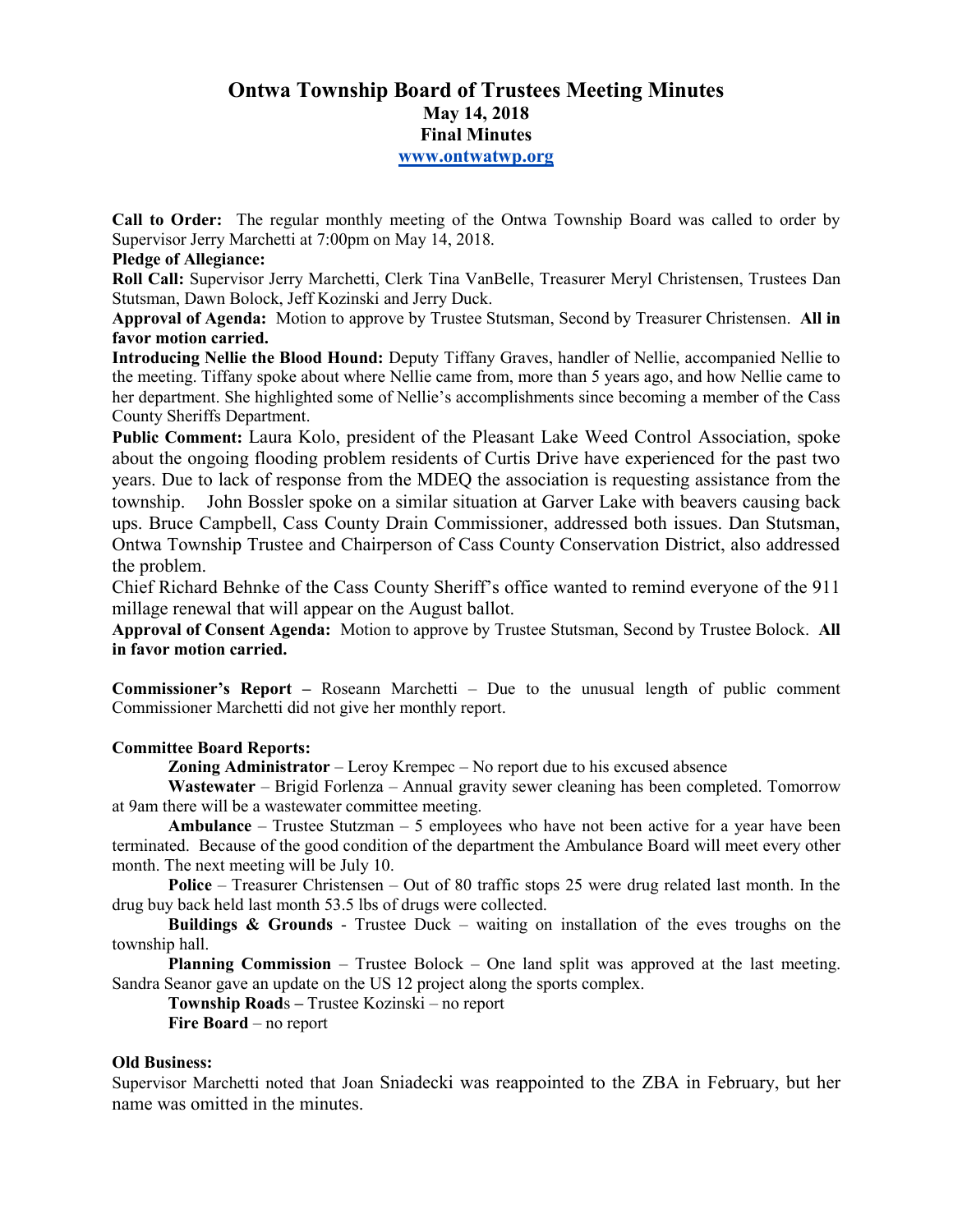### **New Business:**

**Resolution 2018-05-14.1:** Clerk VanBelle made a motion to approve a resolution to waive penalty fees and interest for failure to file a property transfer affidavit under Section 211.27b of the General Property Tax Act. Second by Trustee Kozinski. **Motion passed on a roll call vote, 7 ayes 0 nays.** 

**QuickBooks Administrator:** As requested by QuickBooks, Clerk Tina VanBelle is designated as the Administrator of QuickBooks for Ontwa Township. Motion to approve by Trustee Stutsman, second by Trustee Duck. **All in favor motion passed**.

**Election Workers pay:** Clerk VanBelle made a motion to set the rate of pay for election workers at \$13 per hour. Second by Trustee Stutsman. **All in favor motion passed**.

**Fireworks permits for Garver and Pleasant Lakes:** Clerk VanBelle made a motion to approve the permits, second by Trustee Kozinski. **All in favor motion passed** 

**Purchase of Tax Reverted Properties:** Treasurer Christensen made a motion to decline the purchase of any of the 3 properties in Ontwa Township that are up for tax sale. Second by Trustee Stutsman. **All in favor motion passed**.

**MTA Highlights:** Six members of the Board, Deputy Supervisor Brigid Forlenza and County Commissioner Marchetti attended the annual MTA conference held in Traverse City in April. Each one gave a highlight of the conference.

**Announcements:** Next regular Township Board meeting June 11, Ambulance Board July 10, Police Board June 13, Village Board May 21, Waste Water Committee May 23, Planning Commission June 6. UIA Paddle Auction Thursday May 24 from 6-9pm at the Legion. MDOT will hold a Public Outreach meeting on June 11, at 6pm, just prior to the Board of Trustees meeting at the Township Hall, to review the US 12 project to begin in June.

**Adjourn:** Trustee Stutsman made a motion to adjourn, second by Trustee Kozinski. Meeting adjourned at 8:25pm.

Respectfully submitted:

Date Approved:

Tina VanBelle, Ontwa Township Clerk

Recording Secretary

 $\mathcal{L}=\underbrace{\mathcal{L}=\mathcal{L}=\mathcal{L}=\mathcal{L}=\mathcal{L}=\mathcal{L}=\mathcal{L}=\mathcal{L}=\mathcal{L}=\mathcal{L}=\mathcal{L}=\mathcal{L}=\mathcal{L}=\mathcal{L}=\mathcal{L}=\mathcal{L}=\mathcal{L}=\mathcal{L}=\mathcal{L}=\mathcal{L}=\mathcal{L}=\mathcal{L}=\mathcal{L}=\mathcal{L}=\mathcal{L}=\mathcal{L}=\mathcal{L}=\mathcal{L}=\mathcal{L}=\mathcal{L}=\mathcal{L}=\mathcal{L}=\mathcal{L}=\mathcal{L}=\mathcal{L}=\$ Linda Weaver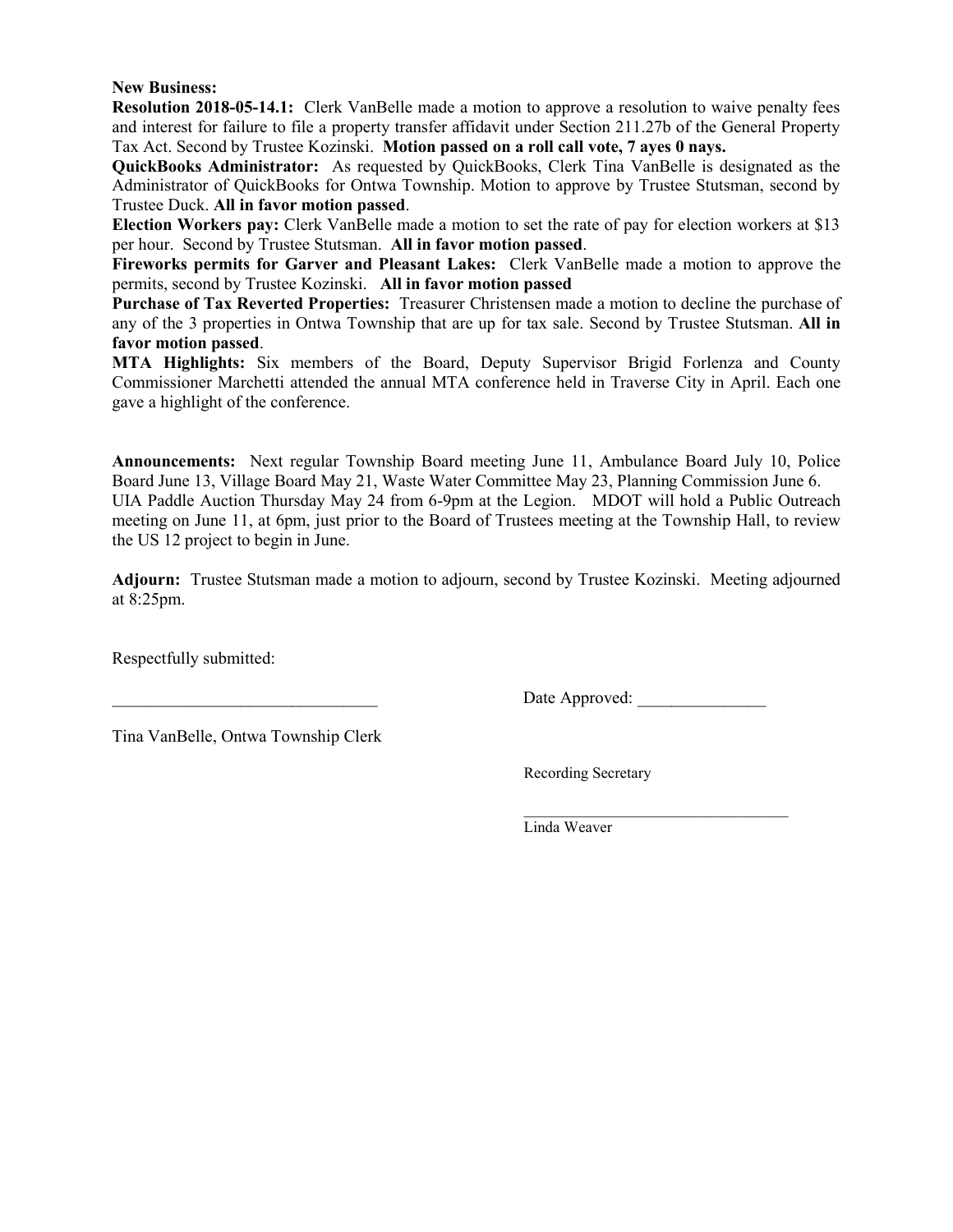# **Ontwa Township Board of Trustees Meeting Minutes June 11, 2018 Minutes www.ontwatwp.org**

**Call to Order:** The regular monthly meeting of the Ontwa Township Board was called to order by Supervisor Jerry Marchetti at 7:00pm on June 11, 2018.

### **Pledge of Allegiance:**

**Roll Call:** Supervisor Jerry Marchetti, Clerk Tina VanBelle, Treasurer Meryl Christensen, Trustees Dan Stutsman, Dawn Bolock, Jeff Kozinski and Jerry Duck.

**Public Comment:** Laura Kolo, president of the Pleasant Lake Weed Control Association, spoke about the continuing flooding problem some residents of Curtis Drive have experienced for the past two years.

**Approval of Consent Agenda:** Supervisor Marchetti made a motion to amend the Consent Agenda to include additional checks. 2nd by Treasurer Christensen. **All in favor motion carried.** 

Trustee Bolock made a motion to approve the amended Consent Agenda, 2nd by Trustee Kozinski. **All in favor motion carried.** 

**Commissioner's Report – Roseann Marchetti – The second Visioning meeting was held. The Council on** Aging received a Respite Chore Service Grant to assist seniors (60+) who live in Cass Co. with summer chores at no cost to them Call Bobbie Krynicki at 269-445-8110 for additional information. The federally funded Meet Up & Eat Up program will begin July 9 and run through August 23 for Cass Co. residents. There is no charge for children and a nominal charge for adults.

### **Committee Board Reports:**

**Zoning Administrator** – Leroy Krempec – reported on grass cutting regulations within the township. Potential resolution to the junk, untagged car issue. Regulations on used car lots.

**Wastewater** – Scott Swanson – Has presented to the Board a request for additional funding to continue an additional 12-15,000 feet of gravity sewer from South Shore to the b-3 lift station which has not been cleaned since installation.

**Ambulance** – Trustee Stutzman – Ambulance is initiating a new program to have 1 paramedic and 1 EMT on duty rather than 2 paramedics. EMT's will be required to work toward paramedic licensing. Transfer truck 6910 is needing additional maintenance, may need to look into replacement of the vehicle in near future.

**Police** – Treasurer Christensen – The department will be looking in to hiring a new officer as one of the Edwardsburg police officers has resigned.

**Buildings & Grounds** - Trustee Duck – Eves have been replaced. Working on Ferndale Park issues.

**Planning Commission** – Trustee Bolock – Plan Commission meeting for June was cancelled. **Township Road**s **–** Trustee Kozinski – no report

**Fire Board** – John Bossler- An additional 3 hydrants will be added in the township and hopefully have a positive effect on fire insurance rates.

**Old Business:** None to discuss

### **New Business:**

**Fireworks permit for Juno Lake:** Clerk VanBelle made a motion to approve the permit, second by Trustee Bolock. Fireworks will be on July 3, provided by F&F. **All in favor motion passed** 

**Waste Water Gravity Line Cleaning:** Trustee Stutsman made a motion to approve an additional \$20,000 as recommended by the Waste Water Administrator to finish up this year's gravity sewer line cleaning. The work will be done by Clean Earth. 2nd by Trustee Kozinski. **Motion passed on a roll call vote. 7 ayes, 0 nays** 

**Ferndale Park Maintenance:** The Board discussed the condition and needed maintenance of the area including grass cutting, shrub/tree overgrowth, a seawall, and the frontage.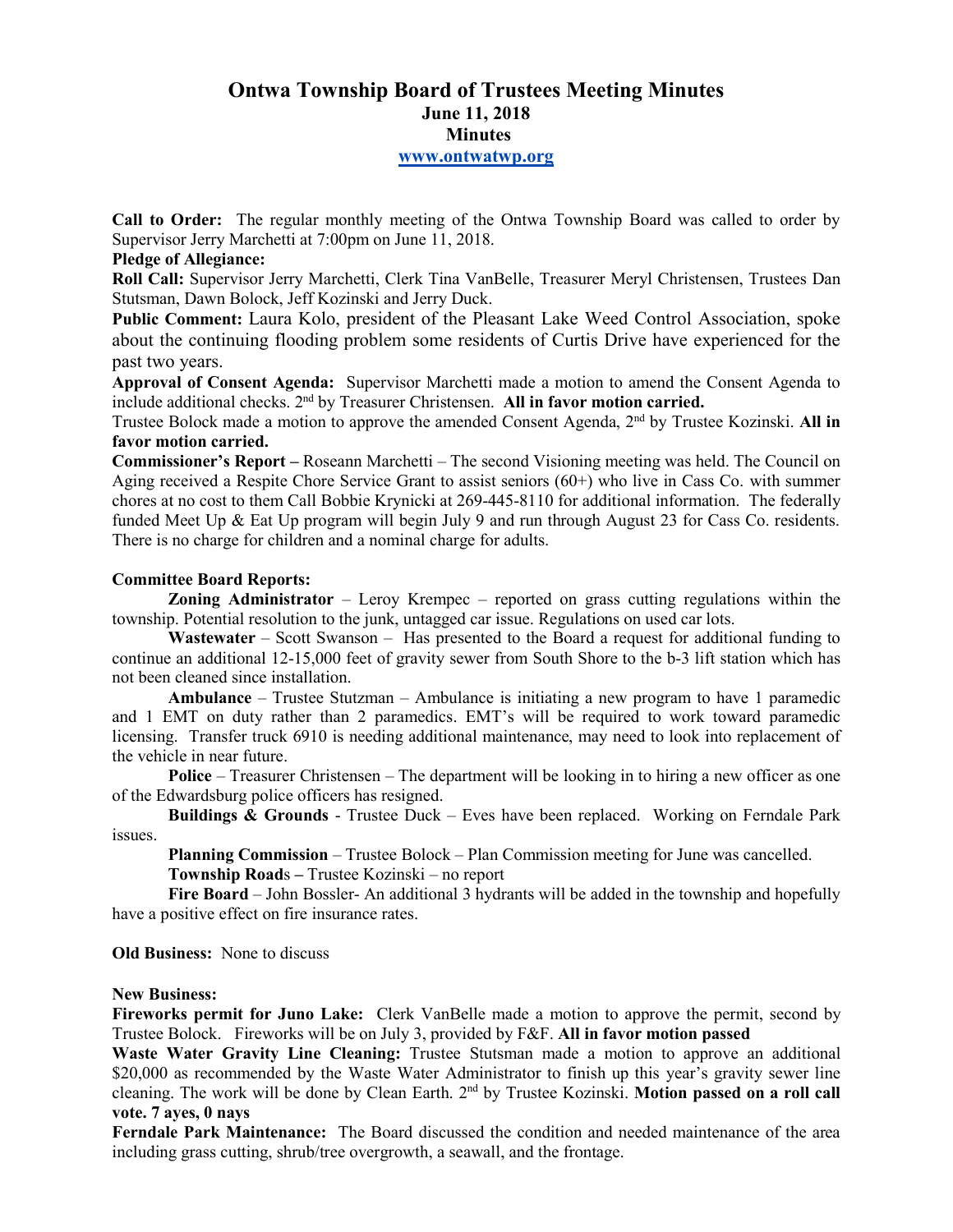**Announcements:** Next regular Township Board meeting July 9, Ambulance Board July 10, Police Board June 13, Village Board June 18, Waste Water Committee June 27, Planning Commission July 11.

**Adjourn:** Trustee Duck made a motion to adjourn, second by Trustee Stutsman. Meeting adjourned at 7:51pm.

Respectfully submitted:

\_\_\_\_\_\_\_\_\_\_\_\_\_\_\_\_\_\_\_\_\_\_\_\_\_\_\_\_\_\_\_ Date Approved: \_\_\_\_\_\_\_\_\_\_\_\_\_\_\_

Tina VanBelle, Ontwa Township Clerk

Recording Secretary

 $\mathcal{L}=\underbrace{\mathcal{L}=\mathcal{L}=\mathcal{L}=\mathcal{L}=\mathcal{L}=\mathcal{L}=\mathcal{L}=\mathcal{L}=\mathcal{L}=\mathcal{L}=\mathcal{L}=\mathcal{L}=\mathcal{L}=\mathcal{L}=\mathcal{L}=\mathcal{L}=\mathcal{L}=\mathcal{L}=\mathcal{L}=\mathcal{L}=\mathcal{L}=\mathcal{L}=\mathcal{L}=\mathcal{L}=\mathcal{L}=\mathcal{L}=\mathcal{L}=\mathcal{L}=\mathcal{L}=\mathcal{L}=\mathcal{L}=\mathcal{L}=\mathcal{L}=\mathcal{L}=\mathcal{L}=\$ Linda Weaver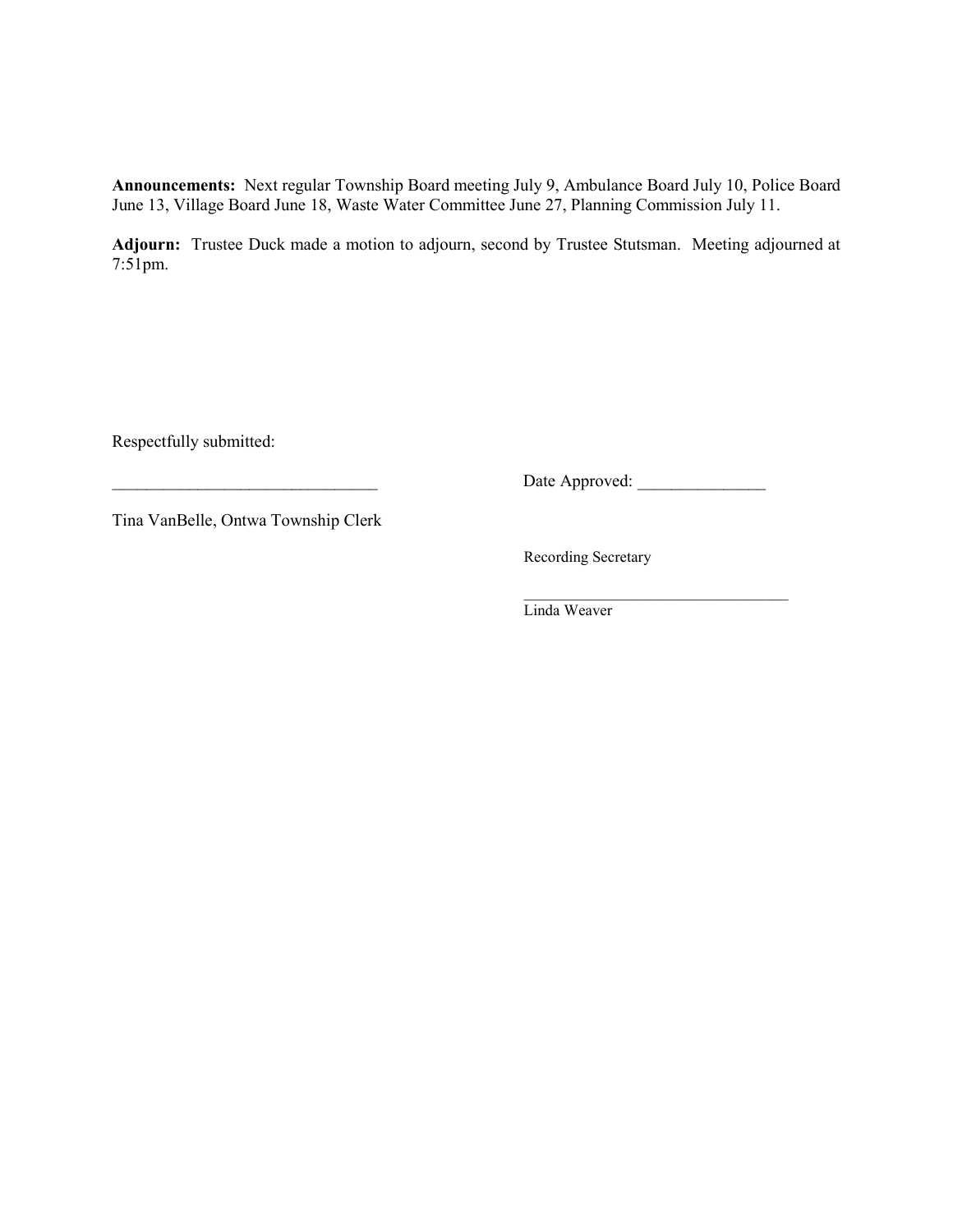# **Ontwa Township Board of Trustees Meeting Minutes July 9, 2018 www.ontwatwp.org**

**Call to Order:** The regular monthly meeting of the Ontwa Township Board was called to order by Supervisor Jerry Marchetti at 7:00pm on July 9, 2018.

## **Pledge of Allegiance:**

**Roll Call:** Supervisor Jerry Marchetti, Clerk Tina VanBelle, Treasurer Meryl Christensen, Trustees Dan Stutsman, Dawn Bolock, and Jerry Duck. Trustee Kozinski was absent.

Supervisor Marchetti made a motion to amend the agenda to allow Bobby Krynicki of the COA to speak ahead of Public Comment, second by Trustee Duck, motion passed. Supervisor Marchetti made a motion to amend the agenda to add Resolution 2018-07-09.1 as item #2 under New Business, second by Trustee Duck, motion passed. Trustee Stutsman made a motion to approve the amended Agenda, second by Trustee Bolock, motion passed.

Bobbie Krynicki and Carol Keim of the COA spoke on the activities and benefits of the COA for the community.

**Public Comment:** Clint Roach, Cass County Undersheriff and Jen Robinson, Director of E-911, spoke on the renewal of millage for E-911 Dispatch on the August  $7<sup>th</sup>$  primary ballot. Brad Paquette spoke about his campaign for State Representative. Dave Herman of 24543 S. Shore and Dave Freshour of 23523 S. Shore spoke on the pier permit process. Jerry Duck of 23691 S. Shore spoke regarding the recent poll about allowing recreational marijuana.

**Approval of Consent Agenda:** Trustee Duck suggested an amendment to the June Minutes to reflect a change in the language regarding the Fire Board. After discussion Trustee Bolock made a motion to amend the June Minutes, second by Trustee Christensen, motion passed.

Trustee Bolock made a motion to approve the amended Consent Agenda, 2nd by Trustee Christensen. **All in favor motion carried.** 

**Commissioner's Report –** Roseann Marchetti – Final visioning session will be held July 11 a 6pm at the COA.

## **Committee Board Reports:**

**Zoning Administrator** – Leroy Krempec – continuing to issue letters regarding clean up of properties.

**Wastewater** – Brigid Forlenza – Working on the Wastewater generator project for B4, B3, and JPC1. This is in the Capital Improvement Plan. Further discussion under New Business.

**Ambulance** – Trustee Stutzman – Ambulance runs were up meaning income is also up.

**Police** – Treasurer Christensen – Police Board meeting to be held Wednesday.

**Buildings & Grounds** - Trustee Duck – repair to sprinkler system

**Planning Commission** – Trustee Bolock – meeting scheduled for Wednesday the  $11<sup>th</sup>$  at 7pm **Township Road**s **–** Trustee Kozinski – no report

**Fire Board** – John Bossler- no report

**Old Business:** Ferndale Park Maintenance: Four quotes were received. After meeting each company on site Supervisor Marchetti made a motion to award the contract to Brown's Tree Service at a cost of \$1,450, second by Trustee Bolock. Motion passed on a roll call vote. 5 ayes, 1 nay (Duck).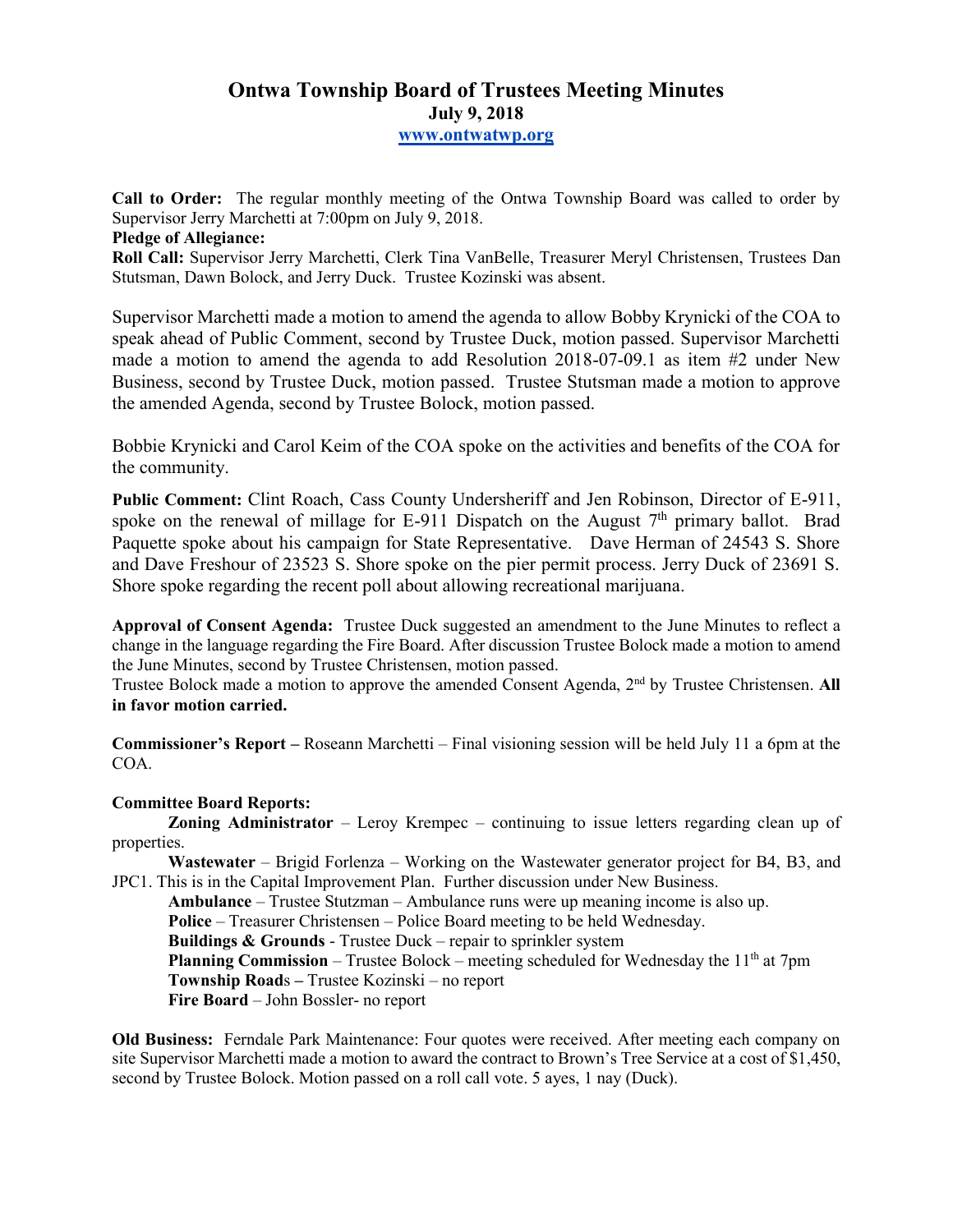#### **New Business:**

**Wastewater Generator Project:** Trustee Stutsman made motion to approve the Bender Electric bid, not to exceed \$125,000, as recommended by Wightman, second by Trustee Duck. These generators will alleviate overflow during heavy rain events. **Motion passed on a roll call vote. 6 ayes, 0 nays** 

**Resolution #2018-07-09.1:** Clerk VanBelle read the Resolution in Opposition of HB 6049 and Senate Bill 1025 which seeks to restructure the tax assessing process in Michigan. Motion to approve by Supervisor Marchetti, second by Trustee Stutsman. **Motion passed on a roll call vote. 6 ayes, 0 nays.** 

**Announcements:** Next regular Township Board meeting August 13, Ambulance Board July 10, Police Board July 11, Village Board July 16, Waste Water Committee July 25, Planning Commission July 11.

**Adjourn:** Trustee Stutsman made a motion to adjourn, second by Trustee Duck. Meeting adjourned at 8:00pm.

Respectfully submitted:

Date Approved:

Tina VanBelle, Ontwa Township Clerk

Recording Secretary

 $\mathcal{L}=\{\mathcal{L}^{\mathcal{L}}\}_{\mathcal{L}}$  , where  $\mathcal{L}^{\mathcal{L}}$  , where  $\mathcal{L}^{\mathcal{L}}$ Linda Weaver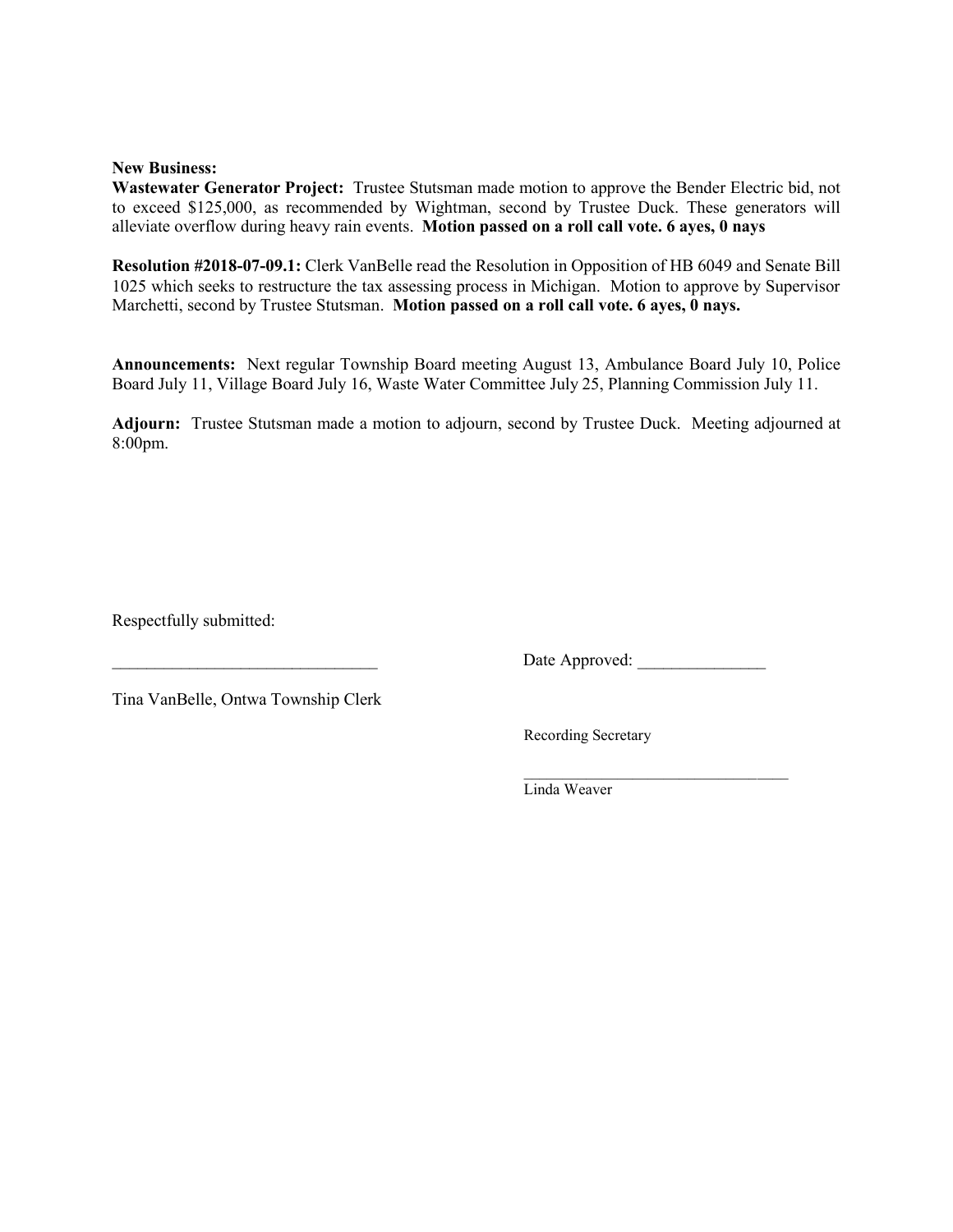# Ontwa Township Special Meeting Board of Trustees

The Ontwa Township Board of Trustees Special Meeting at the Ontwa Township Hall was called to order Wednesday July 26<sup>th</sup> 2018 at 10:01 am with Supervisor Jerry Marchetti presiding.

Present: Supervisor Marchett, Clerk VanBelle, Treasurer Christensen, Trustee Bollock, and Trustee Stutsman. Trustee Duck and Absent Trustee Kozinski

Motion to approve the agenda by Trustee Stutsman, supported by Trustee Duck.

The purpose of this special meeting was to approve The Grilling Ordinance and The Grant Funding for Edwardsburg Connector Path Resolution.

A motion was made by Trustee Stutsman to adopt the Grilling Ordinance, seconded by Trustee Bolock, motion passed on a roll call vote. 6 Ayes, 0 Nays.

A motion was made by Treasurer Christensen, to approve the Grant Funding Resolution, Supported by Trustee bolock. Motion passed on a roll call vote, 6 Ayes, 0 Nays.

Motion to adjourn the meeting at 10:23 am by Trustee Stutsman, Supported by Trustee Duck.

Respectfully submitted,

Tina VanBelle Ontwa Township Clerk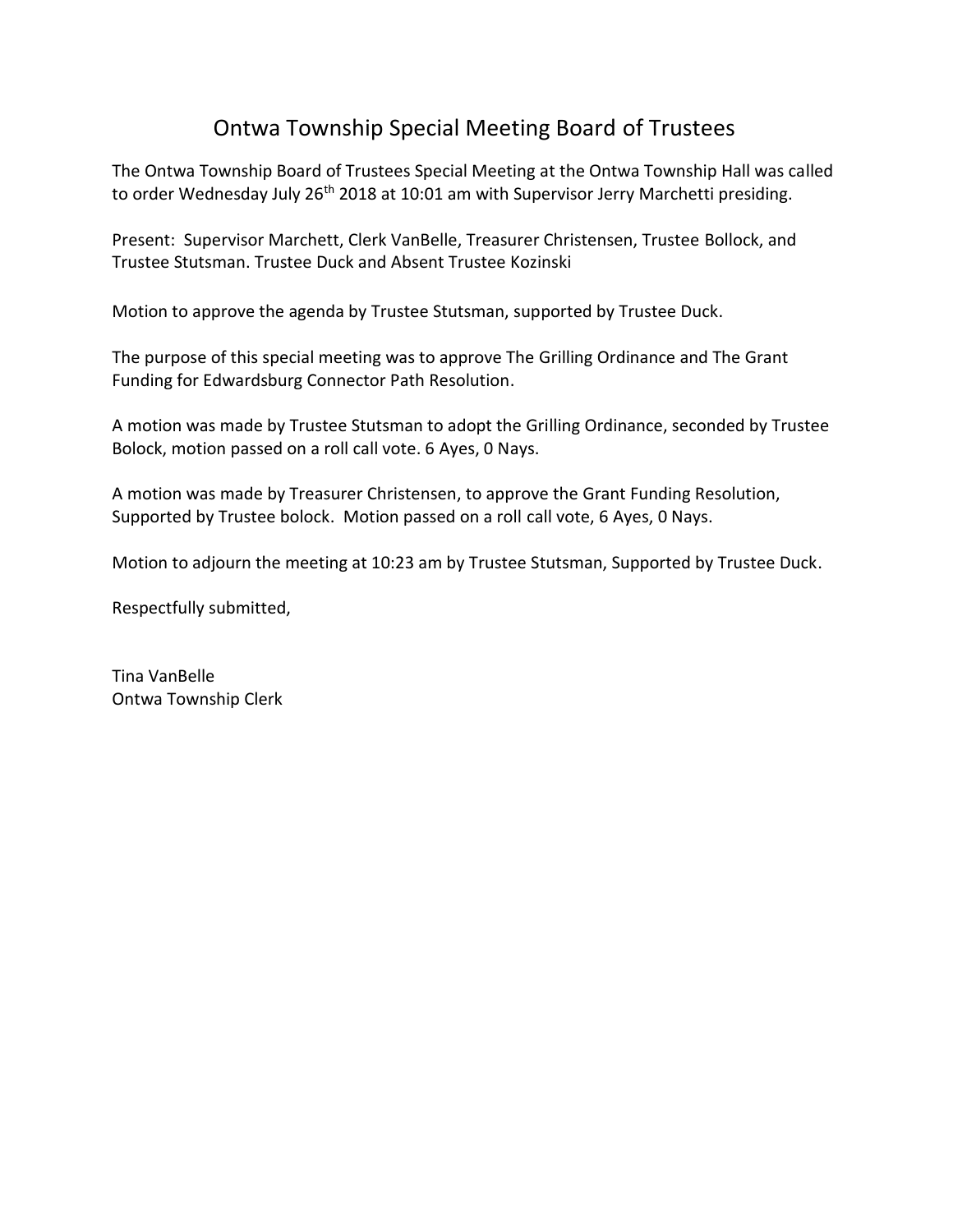# **Ontwa Township Board of Trustees Meeting Minutes August, 2018 Minutes www.ontwatwp.org**

**Call to Order:** The regular monthly meeting of the Ontwa Township Board was called to order by Supervisor Jerry Marchetti at 7:00pm on August 13, 2018.

### **Pledge of Allegiance:**

**Roll Call:** Supervisor Jerry Marchetti, Clerk Tina VanBelle, Treasurer Meryl Christensen, Trustees Dan Stutsman, Dawn Bolock, Jerry Duck and Jeff Kozinski were present.

**Approval of Agenda:** Trustee Stutsman made a motion to approve the Agenda, second by Trustee Kozinski. All in favor, motion passed.

**Public Comment:** No public comment

**Approval of Consent Agenda:** Trustee Bolock made a motion to approve the Consent Agenda, second by Trustee Duck. All in favor, motion passed.

**Commissioner's Report –** Roseann Marchetti – There will be a recount for the position of 5th District County Commissioner.

### **Committee Board Reports:**

**Zoning Administrator** – Leroy Krempec gave a report on zoning issues

**Wastewater** – Brigid Forlenza – Landscaping at lift stations has been completed.

**Ambulance** – Trustee Stutzman – Both millages passed with overwhelming approval.

**Police** – Treasurer Christensen – Audit of Police Department will be presented at the September meeting

**Buildings & Grounds** - Trustee Duck – resealing of township parking lot and discussion on future furnace replacement at the township hall.

**Planning Commission** – Trustee Bolock – Glick issued was tabled

**Township Road**s **–** Trustee Kozinski – RR crossing will be closed at the M62 intersection until August 24th

**Fire Board** – John Bossler- New fire truck coming in about 10 months will be \$4,000. under budget

**Old Business:** No old business

### **New Business:**

**Wastewater Administrator Appointment:** Supervisor Marchetti made a motion to approve the appointment of Brigid Forlenza, who has been acting interim Administrator, second by Trustee Stutsman. **Motion passed on a roll call vote. 7 ayes, 0 nays.** 

Trustee Stutsman made a motion to prorate the pay of that position retroactive to date of the position being vacated, second by Trustee Kozinski. **Motion passed on a roll call vote. 7 ayes, 0 nays.** 

**Seal coating Township Parking Lot:** Trustee Duck made a motion to accept the bid from Shembarger Asphalt Sealing, second by Trustee Kozinski. **Motion passed on a roll call vote. 7 ayes, 0 nays.** 

**Announcements:** Next regular Board of Trustees meeting will be held on September 10, 2018, Ambulance Board September 11, Police Board September 12, Village Board August 20, Wastewater Board August 22, Plan Commission September 5.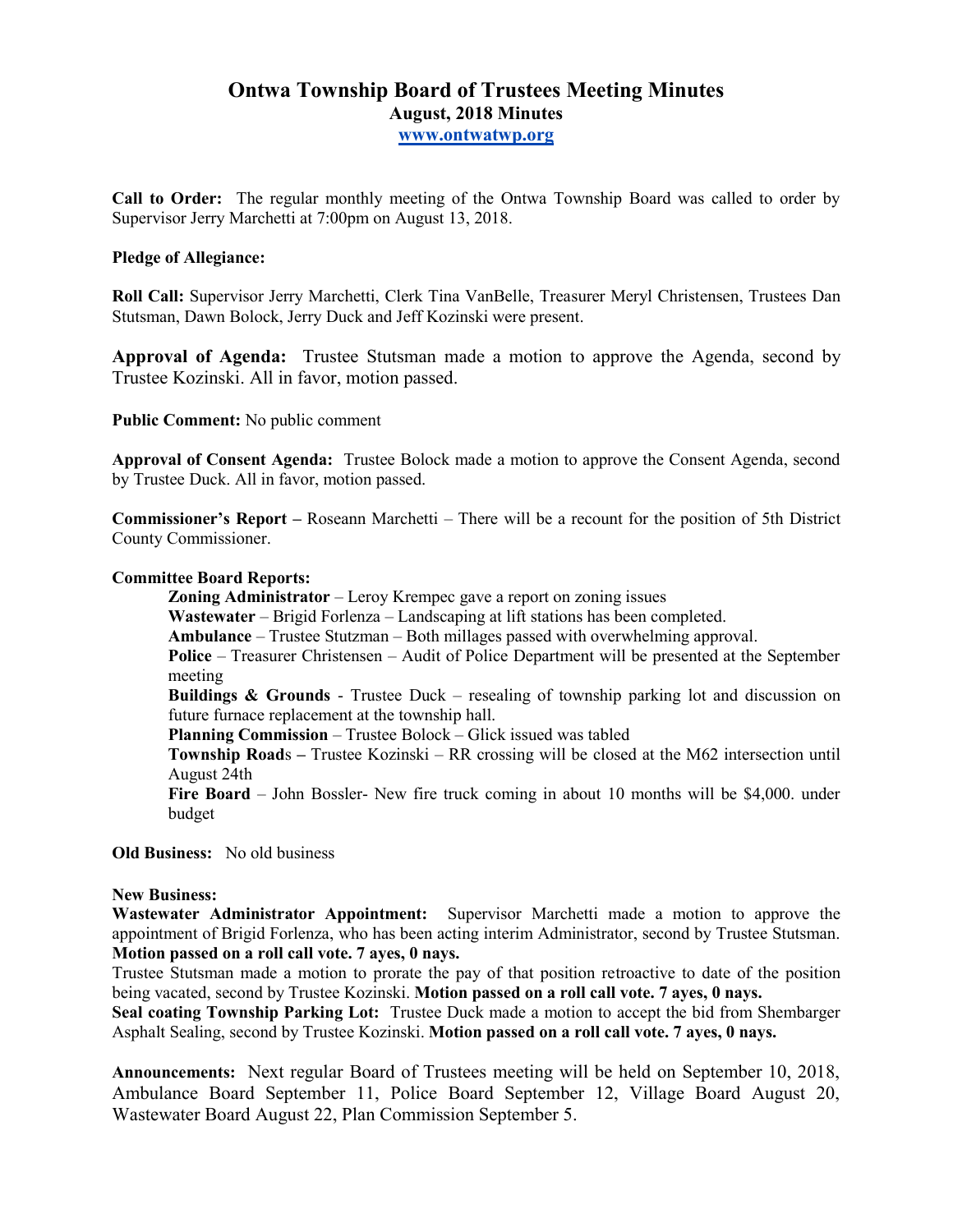Township Trash Days will be Friday September 28 from 12-4pm, and Saturday September 29 from  $9am - 12pm$ .

**Adjourn:** Trustee Duck made a motion to adjourn, second by Treasurer Christensen. Meeting adjourned at 8:11pm.

Respectfully submitted:

\_\_\_\_\_\_\_\_\_\_\_\_\_\_\_\_\_\_\_\_\_\_\_\_\_\_\_\_\_\_\_ Date Approved: \_\_\_\_\_\_\_\_\_\_\_\_\_\_\_

Tina VanBelle, Ontwa Township Clerk

Recording Secretary

 $\overline{\phantom{a}}$  ,  $\overline{\phantom{a}}$  ,  $\overline{\phantom{a}}$  ,  $\overline{\phantom{a}}$  ,  $\overline{\phantom{a}}$  ,  $\overline{\phantom{a}}$  ,  $\overline{\phantom{a}}$  ,  $\overline{\phantom{a}}$  ,  $\overline{\phantom{a}}$  ,  $\overline{\phantom{a}}$  ,  $\overline{\phantom{a}}$  ,  $\overline{\phantom{a}}$  ,  $\overline{\phantom{a}}$  ,  $\overline{\phantom{a}}$  ,  $\overline{\phantom{a}}$  ,  $\overline{\phantom{a}}$ Linda Weaver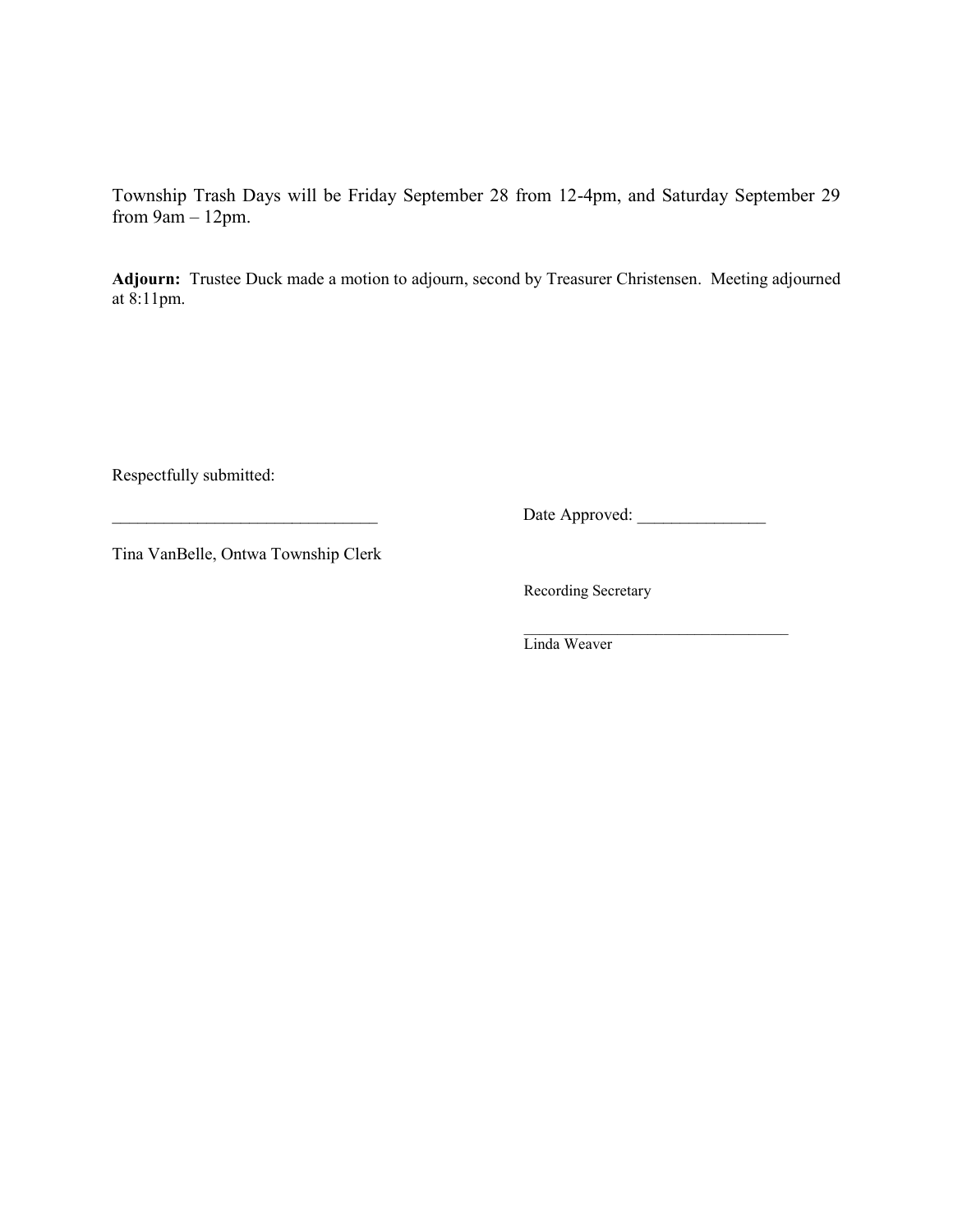# **Ontwa Township Board of Trustees Meeting Minutes September, 2018 Draft Minutes www.ontwatwp.org**

**Call to Order:** The regular monthly meeting of the Ontwa Township Board was called to order by Supervisor Jerry Marchetti at 7:00pm on September 10, 2018.

# **Pledge of Allegiance:**

**Roll Call:** Supervisor Jerry Marchetti, Clerk Tina VanBelle, Treasurer Meryl Christensen, Trustees Dan Stutsman, Dawn Bolock, Jerry Duck and Jeff Kozinski were present.

**Approval of Agenda:** Clerk VanBelle made a motion to amend the agenda by removing item #3 in New Business. Trustee Kozinski supported the motion. **Motion passed on a roll call vote. 7 ayes, 0 nays**. Trustee Stutsman made a motion to approve the agenda as amended, seconded by Treasurer Christensen. **Motion passed on a roll call vote. 7 ayes, 0 nays.** 

**Public Comment:** Dale Snow of Edwardsburg thanked the Township for creating the ordinance prohibiting campfires and grilling. He suggested tents and picnic tables could also be prohibited at some point and would like to learn the process.

Jeff VanBelle of Edwardsburg thanked the Township for implementing all duties the Special Assessment District requires.

**Approval of Consent Agenda:** Trustee Bolock made a motion to approve the Consent Agenda, second by Trustee Duck**. Motion passed on a roll call vote. 7 ayes, 0 nays.** 

**Annual Audit Report from Mike Layher at Kruggel Lawton:** Mr. Layher reviewed the audit report and stated it would be uploaded this week for public to view.

**Commissioner's Report –** Roseann Marchetti –The Board of Commissioners meeting on September 6, 2018 approved a replacement hot water boiler for jail kitchen. Robert Parish of Edwardsburg was appointed to the Parks Commission. State Representative Aaron Miller spoke of two new bills being sent to the Michigan Governor. Interviews will start the following week for a new Treasurer.

# **Committee Board Reports:**

**Zoning Administrator** – Leroy Krempec gave a report on zoning issues

**Wastewater** – Brigid Forlenza – M62 easement on going for a scrubber vent.

**Ambulance** – Trustee Stutsman – there was not a meeting last month. The audit report will be included next month.

Police – Treasurer Christensen – Office renovations are ongoing. 5K run very successful.

**Buildings & Grounds** - Trustee Duck – Energy efficient stools were installed in both restrooms. Will check into gas water heater for township because of the 17% AEP rise in electric costs. The Township carpets were cleaned.

**Planning Commission** – Trustee Bolock – Planning Commission meeting was canceled. No report.

**Township Road**s **–** Trustee Kozinski – Ongoing with road improvements for remainder of year.

**Fire Board** –John Bossler reported on the cost of staffing the fire department 24/7. **Old Business:** No old business.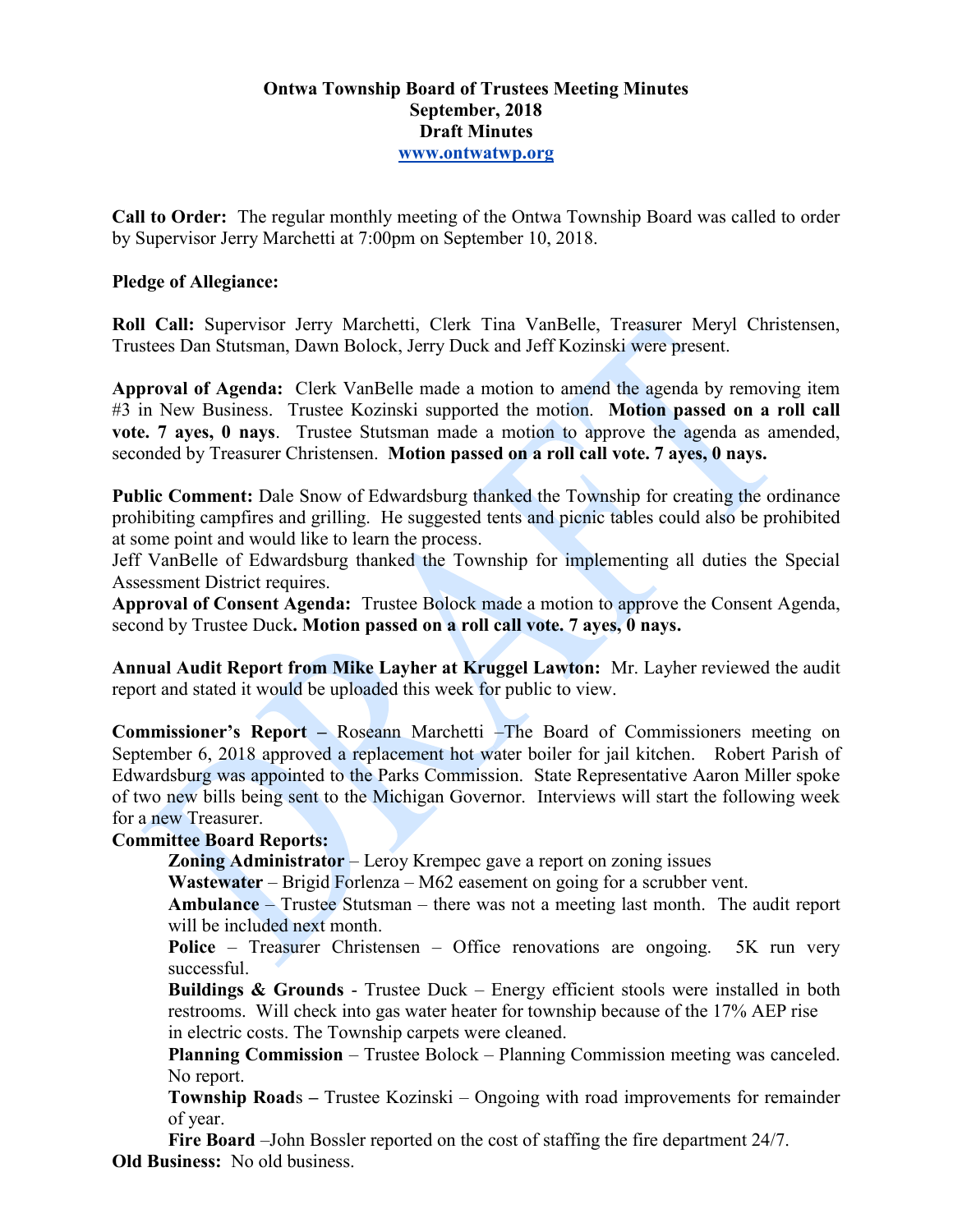# **New Business:**

# **Pleasant Lake Resolution –**

Trustee Duck made the motion for **Resolution # 2018-9-10-.5**, Trustee Stutsman supported. Abstained – 2. **Motion passes on a roll call vote. 5 ayes, 0 nays.**

## **Special District Assessments:**

Clerk VanBelle makes the motion for **Resolution 2018-9-10.1 Garver Lake SAD,** supported by Treasurer Christensen. **Motion passed on a roll call vote. 7 ayes, 0 nays.** 

Clerk VanBelle makes the motion for **Resolution 2018-9-10.2 Pleasant Lake SAD**, supported by Trustee Bolock. **Motion passed on a roll call vote. 7 ayes, 0 nays**.

Supervisor Marchetti makes the motion for **Resolution 2018-9-10.3 Morton Dr/Christiana Lake SAD, Motion passed on a roll call vote. 7 ayes, 0 nays.** 

Clerk VanBelle makes the motion for **Resolution 2018-9-10.4 Eagle Lake and Channels SAD,** supported by Trustee Duck. **Motion passed on a roll call vote. 7 ayes, 0 nays.**

Clerk VanBelle makes the motion to Amend **Ontwa Township Ordinance No. 2018-09-10.5.** as presented. Trustee Stutsman supports the motion. Discussion follows. Ordinance will be in affect 30 days after publication.

# **Motion passed on a roll call vote. 7 ayes, 0 nays.**

Trustee Duck will be looking into digitizing Ontwa Township records. Dawn Bolock discussed that fact that some files have come up missing and suggested the locks should be changed at the Township Hall.

Supervisor Marchetti made the motion to appoint Frank LaPierre to the vacant Waste Water Board seat. Trustee Kozinski supports. **Motion passed on a roll call vote. 7 ayes, 0 nays.** 

**Announcements:** Next regular Board of Trustees meeting will be held on October 8, 2018, Ambulance Board September 11, Police Board September 12, Village Board September 17, Wastewater Board September 26, Plan Commission October 3, 2018

### **Supervisor Comments**

Township Trash Days will be Friday September 28 from 12-4pm, and Saturday September 29 from 9am – 12pm. Need Volunteers to help.

**Adjourn:** Trustee Stutsman made a motion to adjourn, second by Clerk VanBelle. Meeting adjourned at 8:36pm.

Respectfully submitted:

Date Approved:

 $\overline{\phantom{a}}$  , and the set of the set of the set of the set of the set of the set of the set of the set of the set of the set of the set of the set of the set of the set of the set of the set of the set of the set of the s

Tina VanBelle, Ontwa Township Clerk

Recording Secretary

Lori Mroczek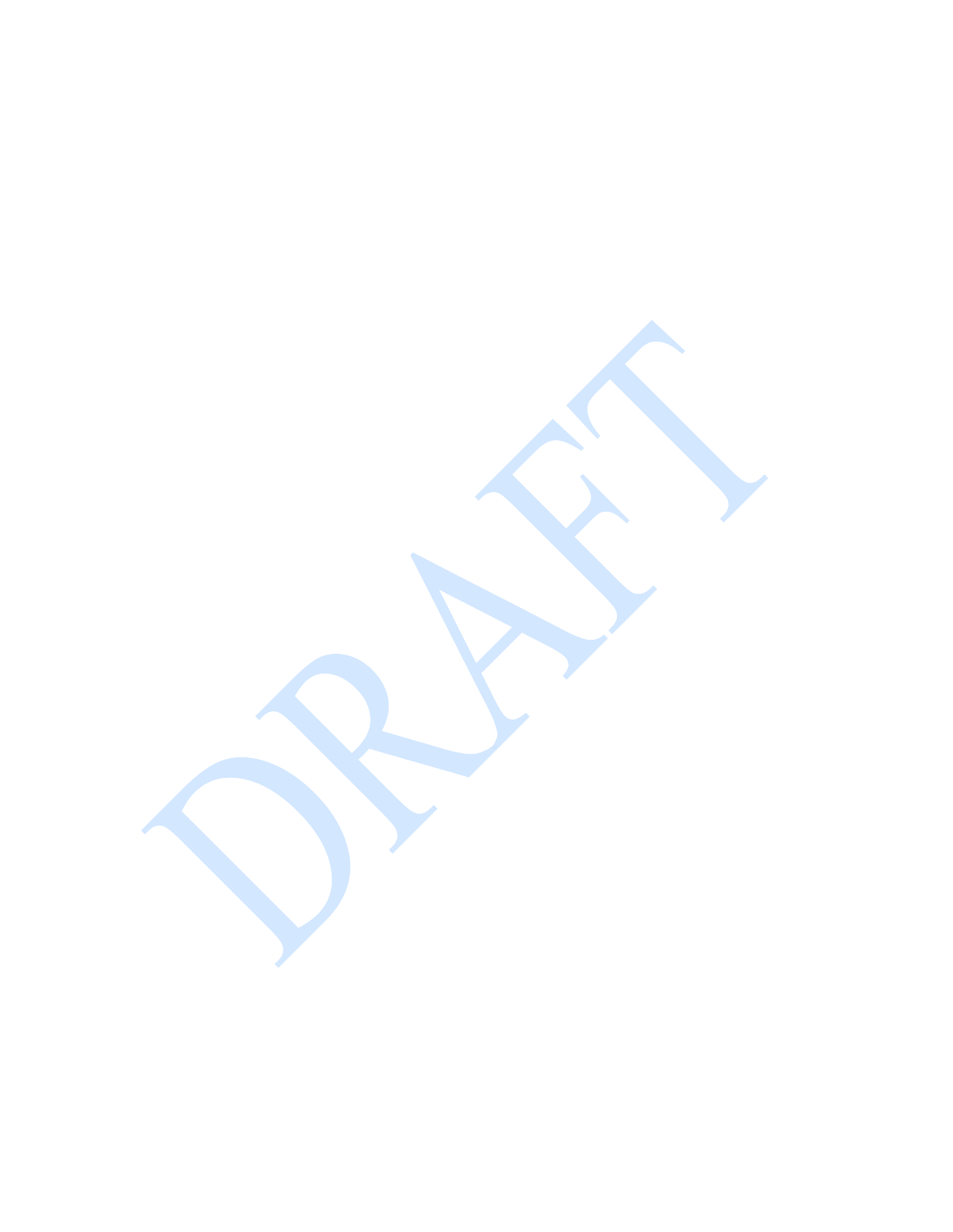# Ontwa Township Special Public Hearing

The Ontwa Township Board of Trustees Special Public Hearing at the Ontwa Township Hall was called to order Monday September 24th 2018 at 10:00 am with Supervisor Jerry Marchetti presiding.

Present: Supervisor Marchetti, Clerk VanBelle, Treasurer Christensen, Trustee Bollock, Trustee Stutsman and Trustee Duck. Absent Trustee Kozinski

Motion to approve the agenda by Treasurer Christensen, supported by Trustee Stutsman.

The purpose of this special meeting was to approve the L4029 form Increasing Property Taxes.

A motion was made by Clerk VanBelle to adopt the proposed additional millage, seconded by Trustee Bolock, motion passed on a roll call vote. 5 Ayes, 1 Nays by Jerry Duck.

Motion to adjourn the meeting at 10:23 am by Treasurer Christensen, Supported by Trustee Stutsman.

Respectfully submitted,

Tina VanBelle Ontwa Township Clerk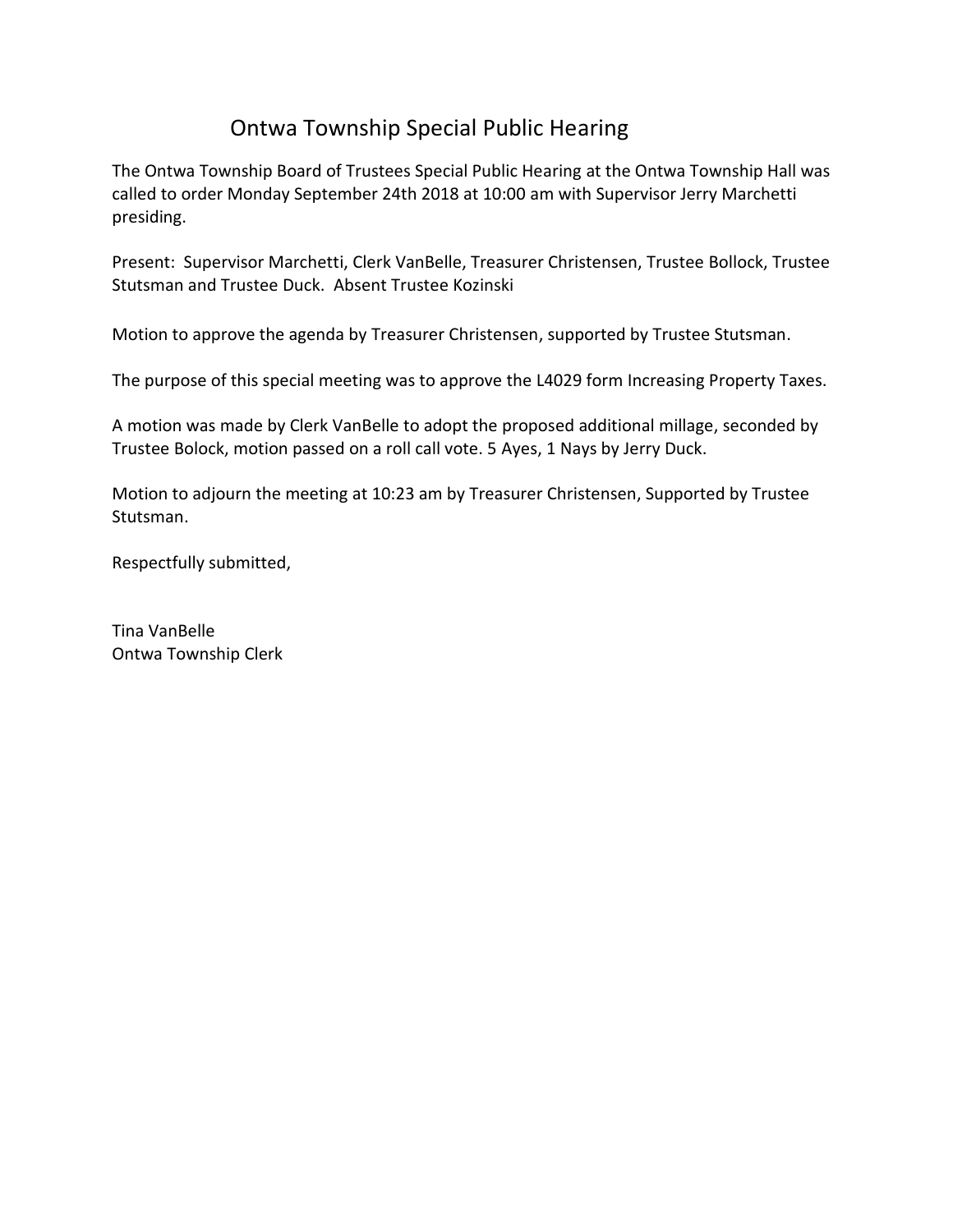# **Ontwa Township Board of Trustees Meeting Minutes October 8, 2018 Minutes www.ontwatwp.org**

**Call to Order:** The regular monthly meeting of the Ontwa Township Board was called to order by Supervisor Jerry Marchetti at 7:00pm on October 8, 2018. Followed by the Pledge of Allegiance.

 **Roll Call:** Supervisor Jerry Marchetti, Clerk Tina VanBelle, Treasurer Meryl Christensen, Trustees Dan Stutsman, Dawn Bolock, Jerry Duck and Jeff Kozinski were present.

**Approval of Agenda:** Trustee Stutsman made a motion to approve the Agenda, second by Trustee Duck. All in favor, motion passed.

**Public Comment:** Commissioner Marchetti stated there will be a public forum on Friday October 26 at the Niles Public Library 5pm to discuss politics. Jerry Duck encouraged everyone to get out and vote.

**Approval of Consent Agenda:** Trustee Stutsman made a motion to approve the General Checking with an amendment, second by Treasurer Christensen. Trustee Duck made a motion to approve the Wastewater Fund with an amendment, second by Treasurer Christensen. Dawn Bolock made a motion to approve the September minutes with an amendment, second by Trustee Kozinski. All in favor, motions passed.

Trustee Bolock stated she would like to have added to the September minutes that the Board discussed missing files and the need for changing locks at the Township Hall. Trustee Bolock said that the building alarm has not been working for a few days. Trustee Stutsman said the door to the file room was not locked.

**Commissioner's Report –** Roseann Marchetti – Commissioner Marchetti provided handouts about the three proposals that are on the November ballot.

### **Committee Board Reports:**

**Zoning Administrator** – Leroy Krempec- report on the Dock/4 Lakes LLC and continues to work on blight issues.

**Wastewater** – John Bossler – JPC-1 will be expanded to accommodate a 600-gallon chemical storage tank for odor control. Condemnation proceedings continue on a 16'x16' plot on M62 for installation of H2S scrubber.

**Ambulance** – Trustee Stutsman – gave a positive report on financials of the Ambulance.

**Police** – Treasurer Christensen – Meeting scheduled for October 10 has been cancelled.

**Buildings & Grounds** - Trustee Duck – Accepting quotes for snow plowing which will be opened at November's meeting.

**Planning Commission** – Trustee Bolock – There will be a public hearing prior to the November meeting to discuss Zoning Ordinance amendments.

**Township Road**s **–** Trustee Kozinski – was asked about stripping of the newly paved roads in the township. Trustee Kozinski will look into that.

**Fire Board** – John Bossler- Dry hydrant project progressing. The first two on the list will be done in the spring: Eagle Lake Rd and Christiana Creek Drive.

**Old Business:** The locks have been changed the Township Hall.

### **New Business:**

**Resolution 2018-10-09:** Trustee Stutsman read and made a motion to approve the resolution to acquire Sewage Disposal Property. Trustee Duck made a second with an amendment that on page two M60 needs to be changed to M62. All in favor, motion passed.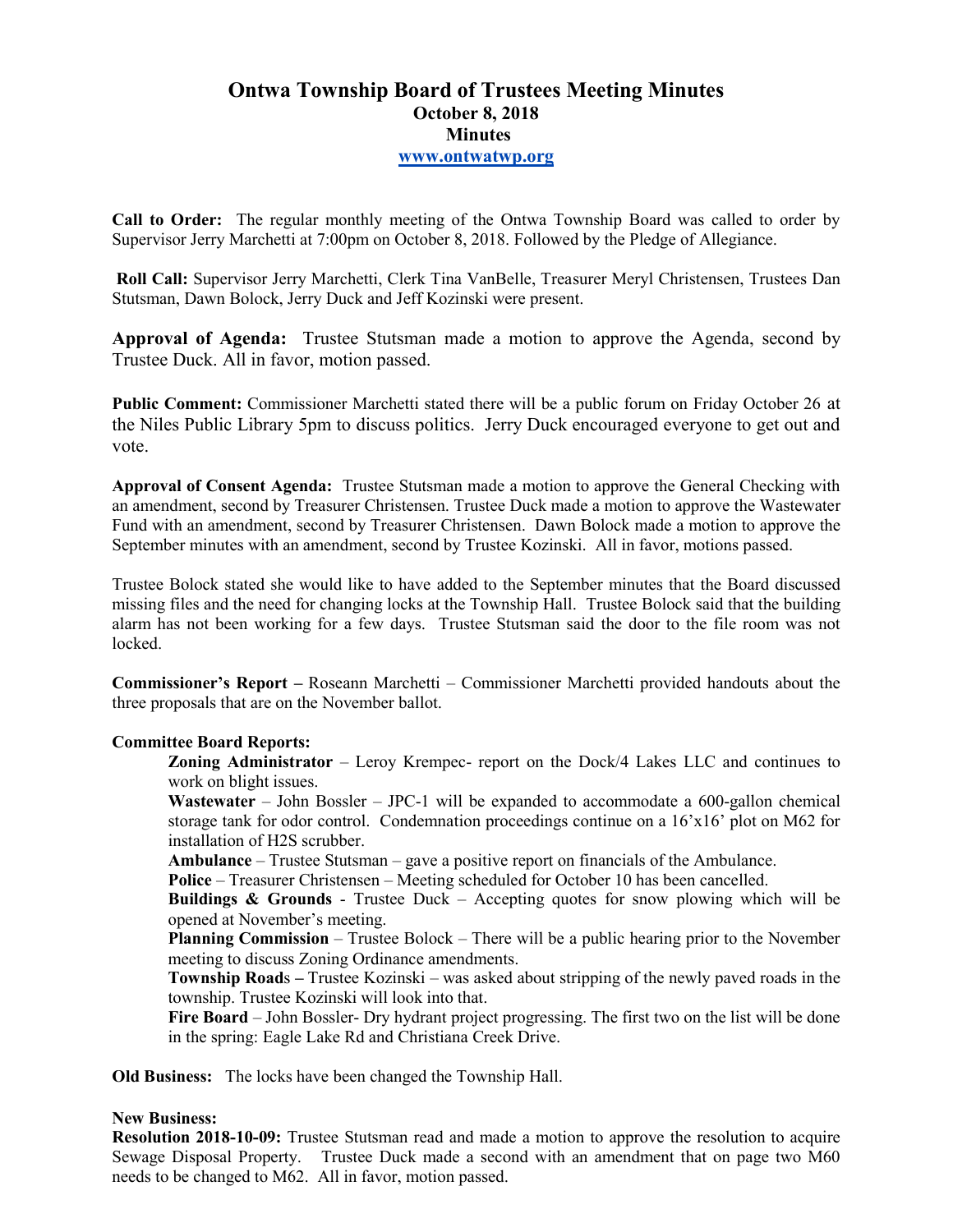**Trick or Treat Hours-** Trustee Kozinski made a motion to set the hours at 5:30-7:30 on October 31<sup>st</sup> Second by Treasurer Christensen. All in favor, motion passed.

Announcements: Next regular Board of Trustees meeting will be held on November 12<sup>th</sup>, Ambulance Board November 13<sup>th</sup>, Police Board November 14th, Village Board October 15<sup>th</sup>, Wastewater Board October 24th, Plan Commission November 7.

**Adjourn:** Trustee Duck made a motion to adjourn, second by Trustee Stutsman. Meeting adjourned at 8:03pm.

Respectfully submitted:

\_\_\_\_\_\_\_\_\_\_\_\_\_\_\_\_\_\_\_\_\_\_\_\_\_\_\_\_\_\_\_ Date Approved: \_\_\_\_\_\_\_\_\_\_\_\_\_\_\_

Tina VanBelle, Ontwa Township Clerk

Recording Secretary

 $\mathcal{L}=\underbrace{\mathcal{L}=\mathcal{L}=\mathcal{L}=\mathcal{L}=\mathcal{L}=\mathcal{L}=\mathcal{L}=\mathcal{L}=\mathcal{L}=\mathcal{L}=\mathcal{L}=\mathcal{L}=\mathcal{L}=\mathcal{L}=\mathcal{L}=\mathcal{L}=\mathcal{L}=\mathcal{L}=\mathcal{L}=\mathcal{L}=\mathcal{L}=\mathcal{L}=\mathcal{L}=\mathcal{L}=\mathcal{L}=\mathcal{L}=\mathcal{L}=\mathcal{L}=\mathcal{L}=\mathcal{L}=\mathcal{L}=\mathcal{L}=\mathcal{L}=\mathcal{L}=\mathcal{L}=\$ Linda Weaver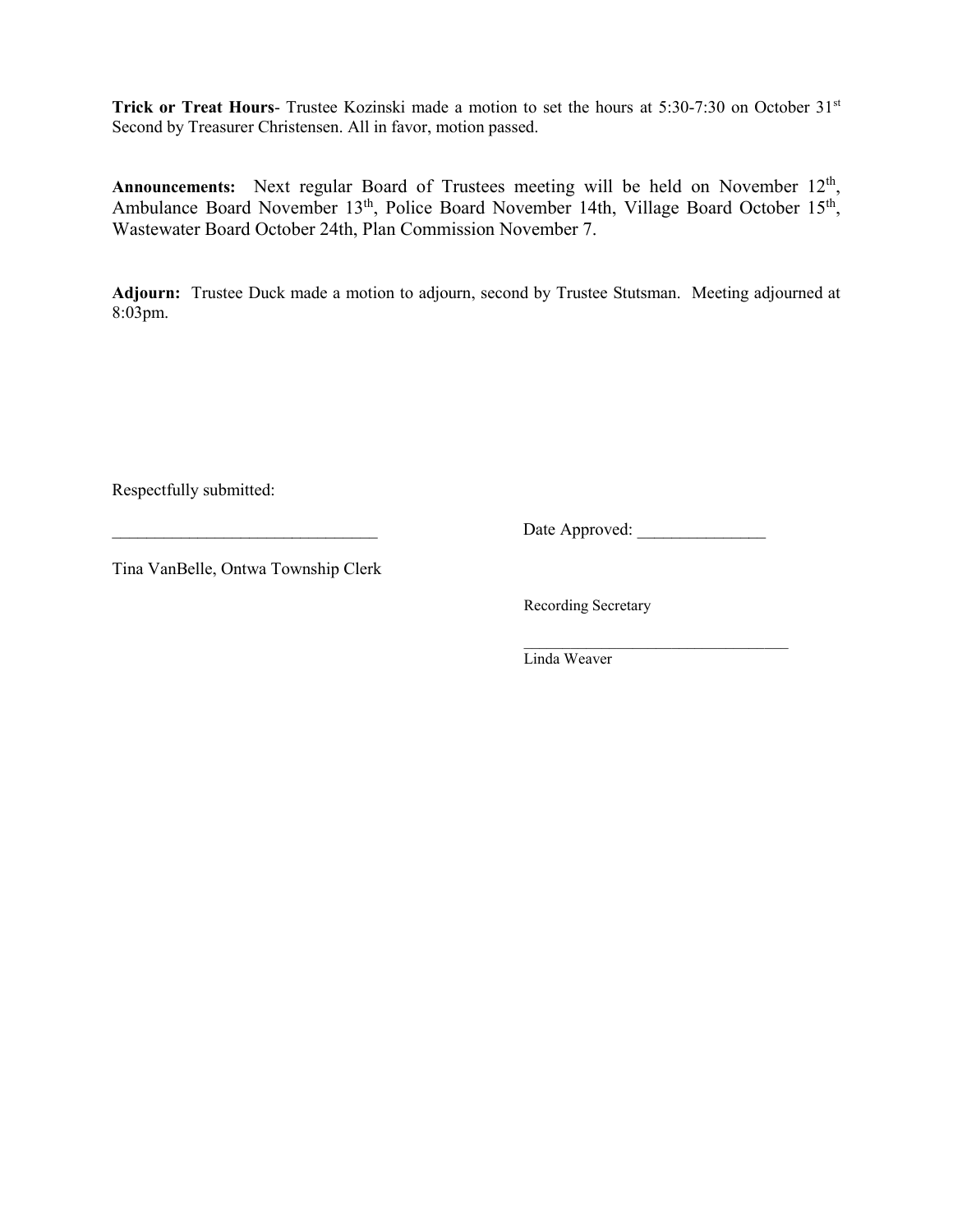# **Ontwa Township Board of Trustees Meeting Minutes November 12, 2018 Minutes www.ontwatwp.org**

**Call to Order:** The regular monthly meeting of the Ontwa Township Board was called to order by Supervisor Jerry Marchetti at 7:00 pm on November 12, 2018.

# **Pledge of Allegiance:** Led by Boy Scout Troop 593

**Roll Call:** Supervisor Jerry Marchetti, Clerk Tina VanBelle, Treasurer Meryl Christensen, Trustees Dan Stutsman, Dawn Bolock, Jerry Duck were present. Absent Jeff Kozinski.

**Approval of Agenda:** Treasurer Christensen made a motion to amend the agenda by adding item #4 (overhead door for Ambulance) in New Business. Trustee Bolock supported the motion. **Motion passed on a voice vote. 6 ayes, 0 nays**. Treasurer Christensen made a motion to approve the amended agenda, seconded by Trustee Bolock. **Motion passed on a voice vote. 6 ayes, 0 nays.** 

**Public Comment:** Troop Leader from Boy Scout Troop 593 thanked the township for letting the troop attend the meeting. He explained it helped the boys with their rank advancement. He also asked what the constitutional right of a US Citizen was.

**Approval of Consent Agenda:** Trustee Stutsman made a motion to approve the Consent Agenda, second by Trustee Duck**. Motion passed on a voice vote. 6 ayes, 0 nays.** 

**Commissioner's Report –** Roseann Marchetti updated on several things involving Cass County. National Copy Building sold their building to a IT Company. A Partnership with the local food pantry is needed. Deputy Treasurer of Cass County is retiring, Information on Imagine Cass Project. Tree lighting for Edwardsburg is November 24<sup>th</sup> at 5:00 PM at the Edwardsburg Museum.

## **Committee Board Reports:**

**Zoning Administrator** – Leroy Krempec no report on zoning issues **Wastewater** – Dan Stutsman – No Report, Wastewater in good shape. **Ambulance** – Trustee Stutsman – meeting tomorrow November 13th. Ambulance #6913 sold for \$1,700.00 **Police** – Treasurer Christensen – No Meeting. **Buildings & Grounds** - Trustee Duck – Nothing New. **Planning Commission** – Trustee Bolock – Planning Commission Public Hearing held at 6:00 PM. 7:00 PM meeting postponed no quorum. **Township Road**s **–** Trustee Kozinski – Absent – No report. **Fire Board** –John Bossler – No Meeting.

**Old Business:** Dawn Bolock mentioned we need to keep scanned documents in old business until it has been done.

## **New Business:**

**Approval funding for Spare Parts for IAI for Wastewater –** Trustee Stutsman made the motion to approve funding for spare parts up to \$1,500.00 for IAI. Trustee Duck supported. **Motion passes on a roll call vote. 6 ayes, 0 nays.**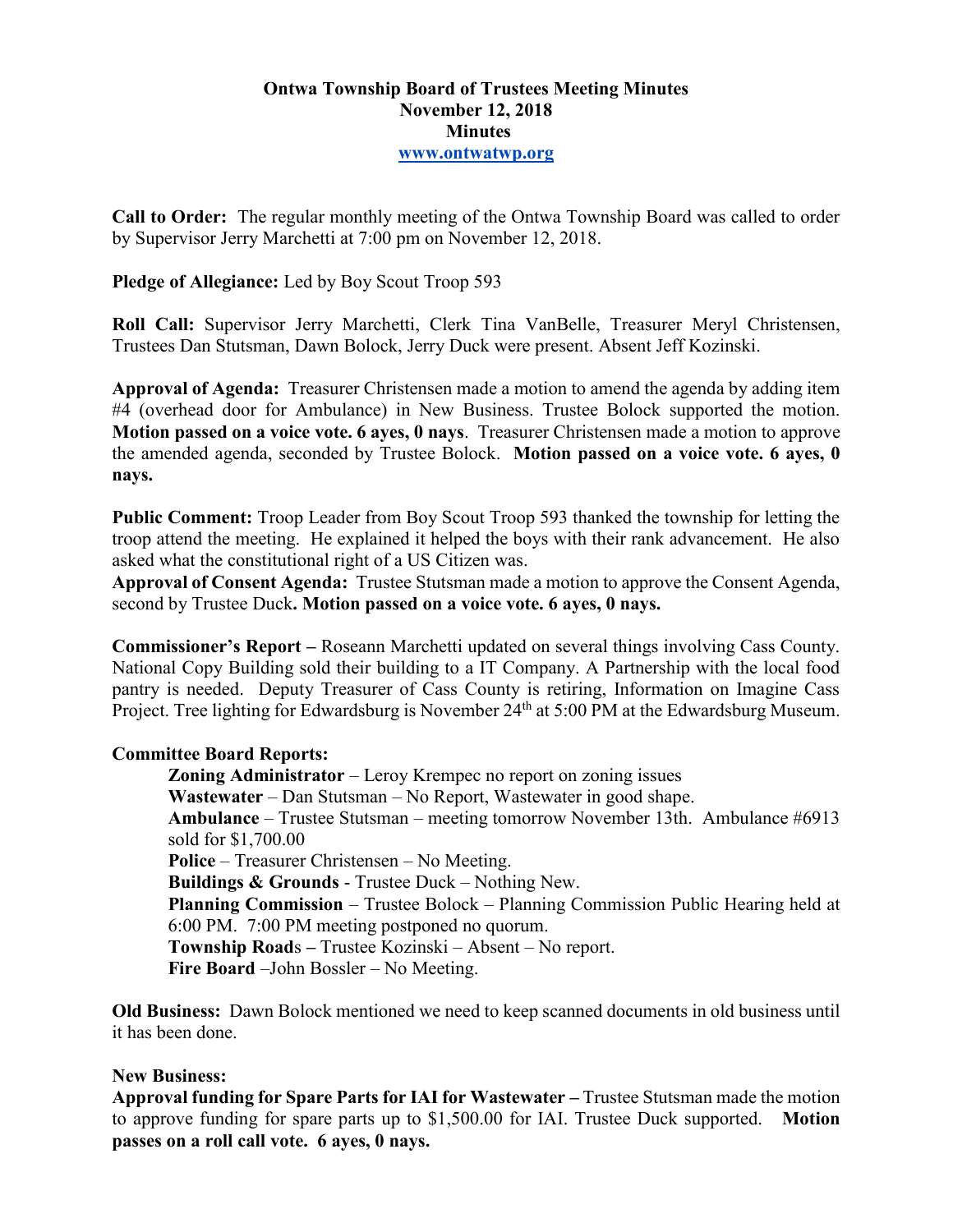**Snow Plow Bids:** Supervisor Marchetti made a motion to award the Snow Plowing Bid to Jacobs Bobcat Services, Trustee Stutsman supported. **Motion passed on a voice vote. 6 ayes, 0 nays.** 

**2019 Road Project Proposal** – Supervisor Marchetti made a motion to make the proposed budget for the roads \$300,000.00 for next year. Supported by Trustee Stutsman. **Motion passed on a roll call vote. 6 ayes, 0 nays.** 

**Overhead Door for Ambulance** – Treasurer Christensen made a motion to approve the invoice from Overhead Door for purchased parts of 3 new panels to repair the garage doors. Trustee Bolock supported. **Motion passed on a roll call vote, 6 ayes, 0 nays.** 

Announcements: Next regular Board of Trustees meeting will be held on December 10<sup>th</sup>, 2018, Ambulance Board November 13<sup>th</sup>, Police Board November 14<sup>th</sup>, Village Board November 19<sup>th</sup>, Wastewater Board November 28<sup>th, Plan Commission December 5<sup>th</sup>, 2018.</sup>

## **Supervisor Comments**

Reminder of the Tree Lighting November 24<sup>th</sup> at 5:00 pm at the Edwardsburg Museum.

**Adjourn:** Trustee Stutsman made a motion to adjourn, second by Trustee Duck. Meeting adjourned at 7:45 pm.

Respectfully submitted:

Date Approved:

Tina VanBelle, Ontwa Township Clerk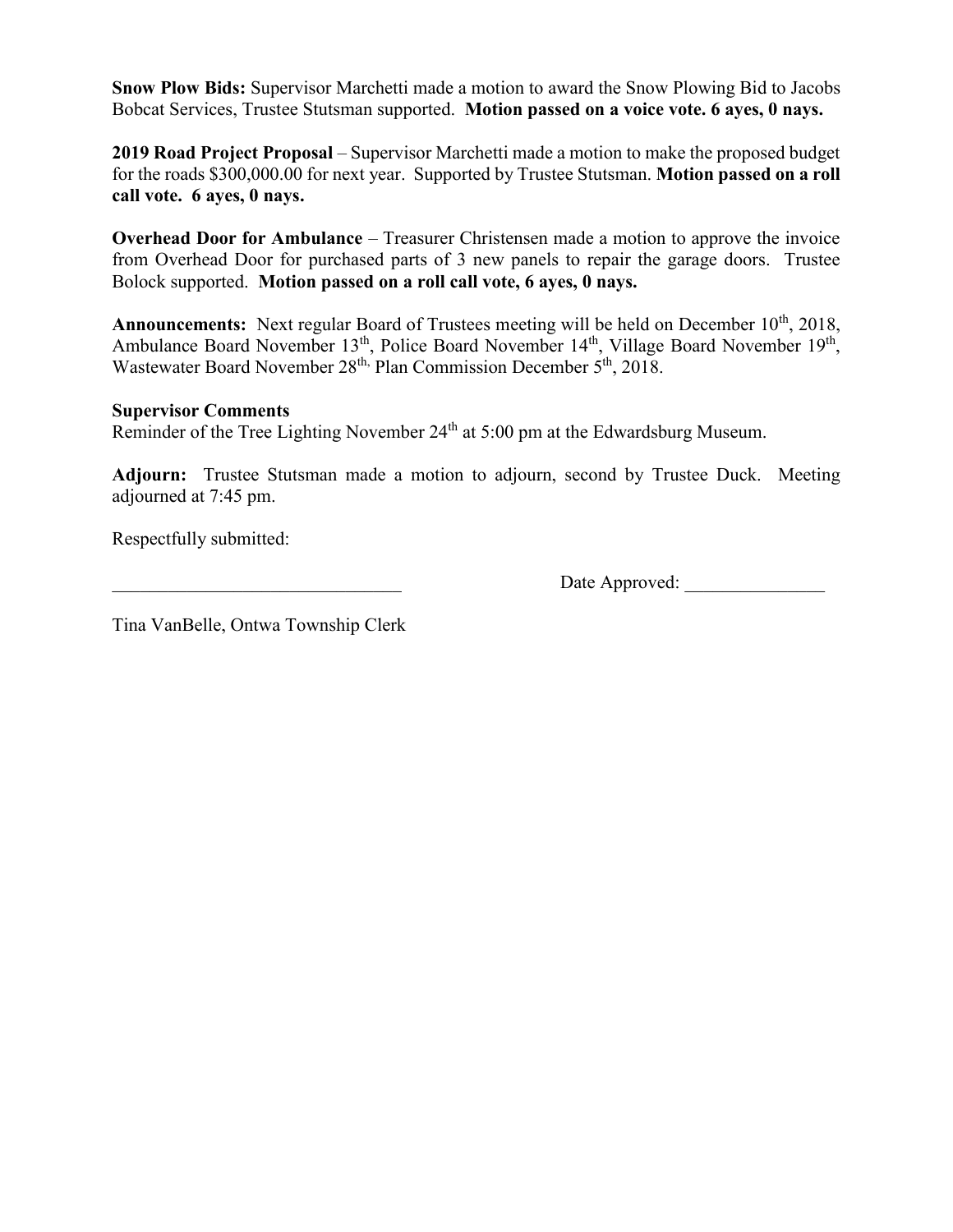### **Ontwa Township Board of Trustee Meeting Minutes**

**December 10, 2018 Minutes www.ontwatwp.org**

**Call to Order:** Supervisor Jerry Marchetti called the regular monthly meeting of the Ontwa Township Board to order at 7:00 pm on December 10, 2018.

**Pledge of Allegiance:** Led by Edwardsburg High School football team

**Present Board Members:** Supervisor Marchetti, Clerk VanBelle, Treasurer Christensen, Trustees Bolock, Kozinski, Duck and Stutsman were present.

**Approval of Agenda:** Supervisor Marchetti made a motion to approve the Agenda with the addition of the reappointment of Board of Review members as item #5 under New Business. Trustee Stutsman made a motion to approve the Agenda with an amendment to change Copy to Copper in the November Commissioners report. Second by Trustee Duck. All in favor, motions passed.

**Resolution Honoring the Edwardsburg Football Team:** Trustee Duck read Resolution 2018-12- 10.1 and presented a plaque honoring the coaching staff and team on winning the Division IV State Championship.

## **Public Comment:** No public comment

**Commissioner's Report:** Commissioner Marchetti reported on raises for county elected and non-union employees, and distributions made by Edwardsburg Food Pantry. She introduced Karen Folks who spoke on the MSU/SBEI Project. The object of SBEI is to work with communities to develop sustainable planning and design ideas for Michigan communities. Trustee Kozinski made a motion to contribute a maximum of \$5,500 to the project, second by Trustee Duck. Motion passed on a roll call vote, 7ayes and 0 nays.

### **Committee Board Reports:**

**Zoning Administrator –** No report this month.

**Wastewater –**Brigid Forlenza- Routine maintenance is ongoing. Packet is being prepared to put out for bid the C1 Project.

**Ambulance –** Trustee Stutsman reported the Ambulance continues to be under budget every month and will end the year \$66,000 in the black.

**Police –** Treasurer Christensen reported union negotiations will soon begin. Oxygen Network interviewed Chief Kozal regarding the Stasiak cold case which will air on the Oxygen channel.

### **Building & Grounds** – No report this month

**Planning Commission –** Trustee Bolock reported Dockside Landing has been approved and will go before the Board of Trustees for final approval.

**Township Roads –** Trustee Kozinski. There was no report this month. Supervisor Marchetti stated \$300,000 has been budgeted for 2019 road repair.